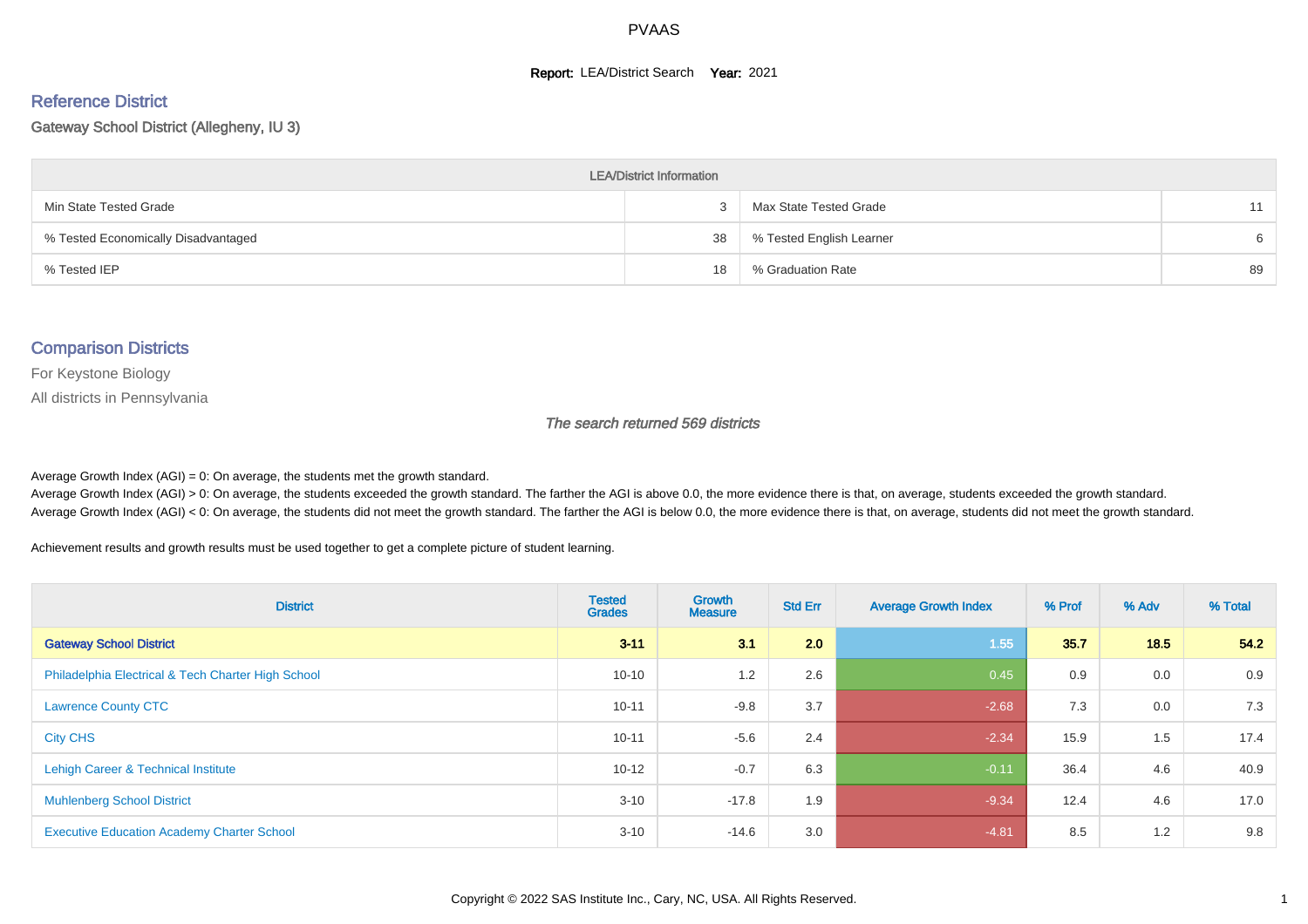| <b>District</b>                               | <b>Tested</b><br><b>Grades</b> | <b>Growth</b><br><b>Measure</b> | <b>Std Err</b> | <b>Average Growth Index</b> | % Prof | % Adv  | % Total |
|-----------------------------------------------|--------------------------------|---------------------------------|----------------|-----------------------------|--------|--------|---------|
| <b>Gateway School District</b>                | $3 - 11$                       | 3.1                             | 2.0            | 1.55                        | 35.7   | $18.5$ | 54.2    |
| <b>Chartiers-Houston School District</b>      | $3 - 10$                       | $-16.5$                         | 3.5            | $-4.79$                     | 26.3   | 6.6    | 32.9    |
| <b>Neshannock Township School District</b>    | $3 - 10$                       | $-12.5$                         | 2.7            | $-4.73$                     | 29.0   | 13.0   | 42.0    |
| <b>Mid Valley School District</b>             | $3 - 10$                       | $-11.1$                         | 2.7            | $-4.07$                     | 28.3   | 8.1    | 36.4    |
| <b>Shikellamy School District</b>             | $3 - 10$                       | $-8.3$                          | 2.4            | $-3.42$                     | 20.8   | 18.5   | 39.2    |
| Lackawanna Trail School District              | $3 - 10$                       | $-11.0$                         | 3.3            | $-3.35$                     | 13.1   | 18.0   | 31.2    |
| <b>Wissahickon School District</b>            | $3 - 10$                       | $-5.3$                          | 1.7            | $-3.14$                     | 27.5   | 29.0   | 56.6    |
| Jefferson-Morgan School District              | $3 - 10$                       | $-12.0$                         | 3.9            | $-3.09$                     | 28.6   | 6.1    | 34.7    |
| California Area School District               | $3 - 10$                       | $-13.7$                         | 4.5            | $-3.06$                     | 41.7   | 16.7   | 58.3    |
| <b>Avonworth School District</b>              | $3 - 10$                       | $-6.2$                          | 2.3            | $-2.68$                     | 35.9   | 14.1   | 50.0    |
| <b>Antietam School District</b>               | $3 - 10$                       | $-9.5$                          | 3.7            | $-2.57$                     | 20.9   | 1.5    | 22.4    |
| <b>Carmichaels Area School District</b>       | $3 - 10$                       | $-7.0$                          | 3.1            | $-2.30$                     | 17.8   | 9.6    | 27.4    |
| <b>Yough School District</b>                  | $3 - 10$                       | $-6.2$                          | 2.7            | $-2.27$                     | 28.9   | 8.8    | 37.7    |
| <b>Wyoming Area School District</b>           | $3 - 10$                       | $-5.5$                          | 2.5            | $-2.21$                     | 32.0   | 9.6    | 41.6    |
| <b>West Middlesex Area School District</b>    | $3 - 10$                       | $-7.4$                          | $3.5\,$        | $-2.11$                     | 32.0   | 9.6    | 41.6    |
| <b>Cambria Heights School District</b>        | $3 - 10$                       | $-6.2$                          | 2.9            | $-2.11$                     | 25.0   | 13.0   | 38.0    |
| <b>Sto-Rox School District</b>                | $3 - 10$                       | $-7.0$                          | 3.5            | $-1.99$                     | 3.2    | 0.0    | 3.2     |
| <b>Shanksville-Stonycreek School District</b> | $3 - 10$                       | $-8.6$                          | 5.5            | $-1.55$                     | 17.6   | 23.5   | 41.2    |
| <b>Troy Area School District</b>              | $3 - 10$                       | $-4.7$                          | 3.2            | $-1.46$                     | 22.8   | 16.5   | 39.2    |
| <b>Northeast Bradford School District</b>     | $3 - 10$                       | $-5.0$                          | 3.7            | $-1.35$                     | 30.6   | 4.8    | 35.5    |
| <b>Rose Tree Media School District</b>        | $3 - 10$                       | $-2.8$                          | 2.1            | $-1.33$                     | 35.2   | 29.6   | 64.8    |
| <b>Beaver Area School District</b>            | $3 - 10$                       | $-3.0$                          | 2.5            | $-1.16$                     | 25.8   | 27.8   | 53.6    |
| <b>Harmony Area School District</b>           | $3 - 10$                       | $-5.7$                          | 5.0            | $-1.13$                     | 33.3   | 0.0    | 33.3    |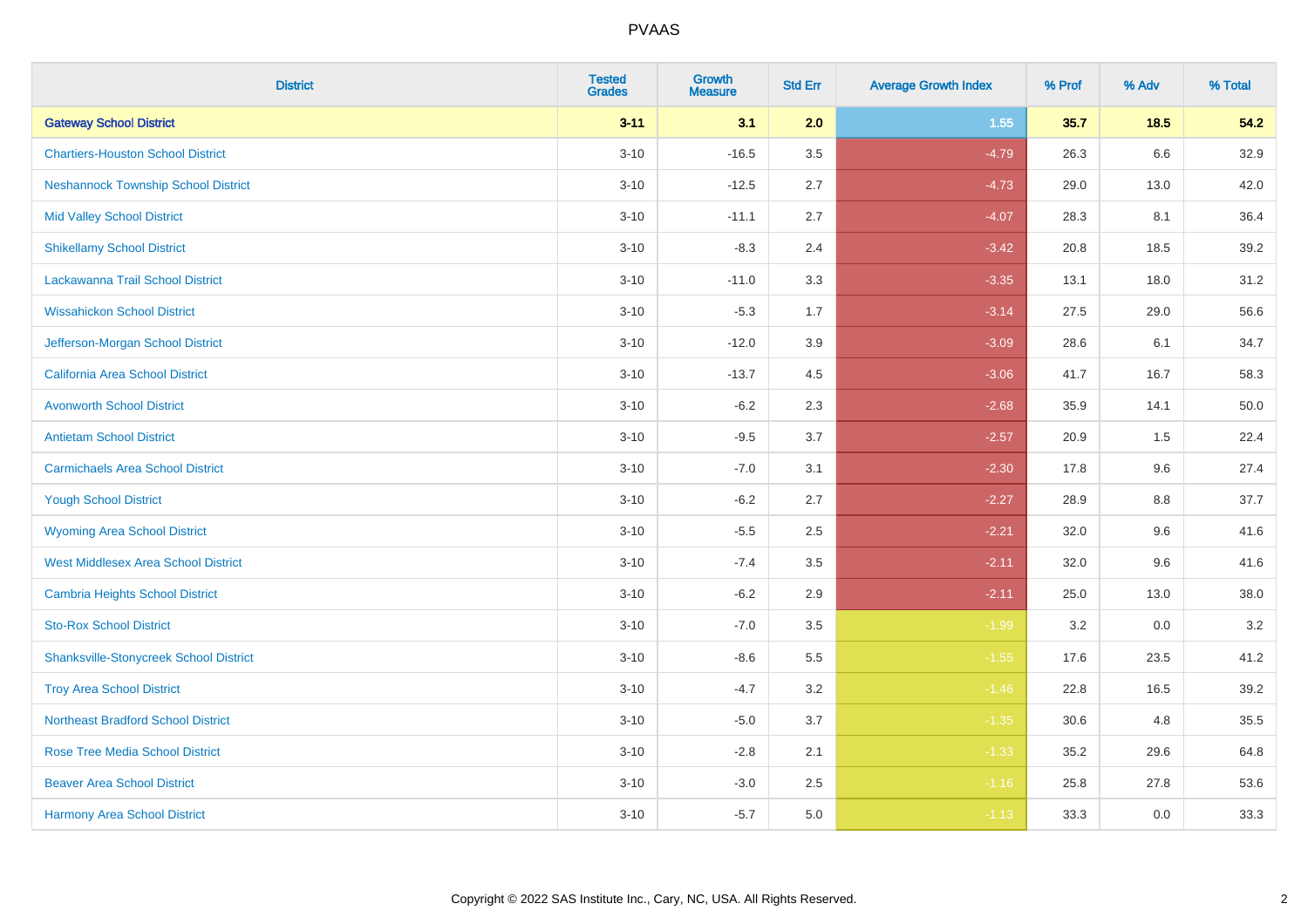| <b>District</b>                            | <b>Tested</b><br><b>Grades</b> | <b>Growth</b><br><b>Measure</b> | <b>Std Err</b> | <b>Average Growth Index</b> | % Prof | % Adv  | % Total |
|--------------------------------------------|--------------------------------|---------------------------------|----------------|-----------------------------|--------|--------|---------|
| <b>Gateway School District</b>             | $3 - 11$                       | 3.1                             | 2.0            | 1.55                        | 35.7   | $18.5$ | 54.2    |
| <b>Moshannon Valley School District</b>    | $3 - 10$                       | $-5.1$                          | 4.6            | $-1.12$                     | 25.0   | 12.5   | 37.5    |
| <b>Mahanoy Area School District</b>        | $3 - 10$                       | $-3.4$                          | 3.1            | $-1.07$                     | 21.4   | 8.6    | 30.0    |
| <b>Northwest Area School District</b>      | $3 - 10$                       | $-3.2$                          | 3.3            | $-0.97$                     | 30.4   | 13.0   | 43.5    |
| <b>Propel Charter School-Montour</b>       | $3 - 10$                       | $-3.4$                          | 3.6            | $-0.93$                     | 7.7    | 0.0    | 7.7     |
| <b>Mount Union Area School District</b>    | $3 - 10$                       | $-2.5$                          | 2.8            | $-0.89$                     | 19.8   | 5.8    | 25.6    |
| <b>Reynolds School District</b>            | $3 - 10$                       | $-3.0$                          | 3.5            | $-0.87$                     | 27.3   | 9.1    | 36.4    |
| <b>Carbondale Area School District</b>     | $3 - 10$                       | $-2.8$                          | 3.2            | $-0.87$                     | 27.5   | 2.9    | 30.4    |
| <b>Valley Grove School District</b>        | $3 - 10$                       | $-4.0$                          | 5.5            | $-0.72$                     | 68.4   | 15.8   | 84.2    |
| <b>Tri-Valley School District</b>          | $3 - 10$                       | $-2.7$                          | 3.9            | $-0.69$                     | 31.0   | 9.5    | 40.5    |
| <b>Monessen City School District</b>       | $3 - 10$                       | $-3.9$                          | 5.6            | $-0.69$                     | 21.0   | 10.5   | 31.6    |
| <b>Southeastern Greene School District</b> | $3 - 10$                       | $-2.3$                          | 4.4            | $-0.53$                     | 29.0   | 9.7    | 38.7    |
| <b>Clearfield Area School District</b>     | $3 - 10$                       | $-1.3$                          | 3.7            | $-0.34$                     | 43.9   | 24.6   | 68.4    |
| <b>MaST Community Charter School</b>       | $3 - 10$                       | $-0.9$                          | 2.5            | $-0.34$                     | 25.0   | 21.6   | 46.6    |
| <b>Ferndale Area School District</b>       | $3 - 10$                       | $-1.1$                          | 4.1            | $-0.27$                     | 21.0   | 7.9    | 29.0    |
| <b>Fort Cherry School District</b>         | $3 - 10$                       | $-0.7$                          | 3.1            | $-0.21$                     | 30.6   | 14.1   | 44.7    |
| <b>Portage Area School District</b>        | $3 - 10$                       | $-0.5$                          | 3.3            | $-0.14$                     | 27.0   | 20.6   | 47.6    |
| <b>Freeport Area School District</b>       | $3 - 10$                       | $-0.2$                          | 2.1            | $-0.10$                     | 37.4   | 29.8   | 67.2    |
| <b>Garnet Valley School District</b>       | $3 - 10$                       | 0.2                             | 1.7            | 0.13                        | 34.9   | 26.4   | 61.3    |
| <b>Marion Center Area School District</b>  | $3 - 10$                       | $0.8\,$                         | 2.9            | 0.27                        | 23.3   | 11.1   | 34.4    |
| South Williamsport Area School District    | $3 - 10$                       | 0.9                             | 3.1            | 0.31                        | 38.4   | 11.6   | 50.0    |
| <b>MaST Community Charter School II</b>    | $3 - 10$                       | 1.4                             | 3.0            | 0.45                        | 16.1   | 4.6    | 20.7    |
| <b>Abington School District</b>            | $3 - 10$                       | 0.9                             | 1.6            | 0.57                        | 29.7   | 28.7   | 58.4    |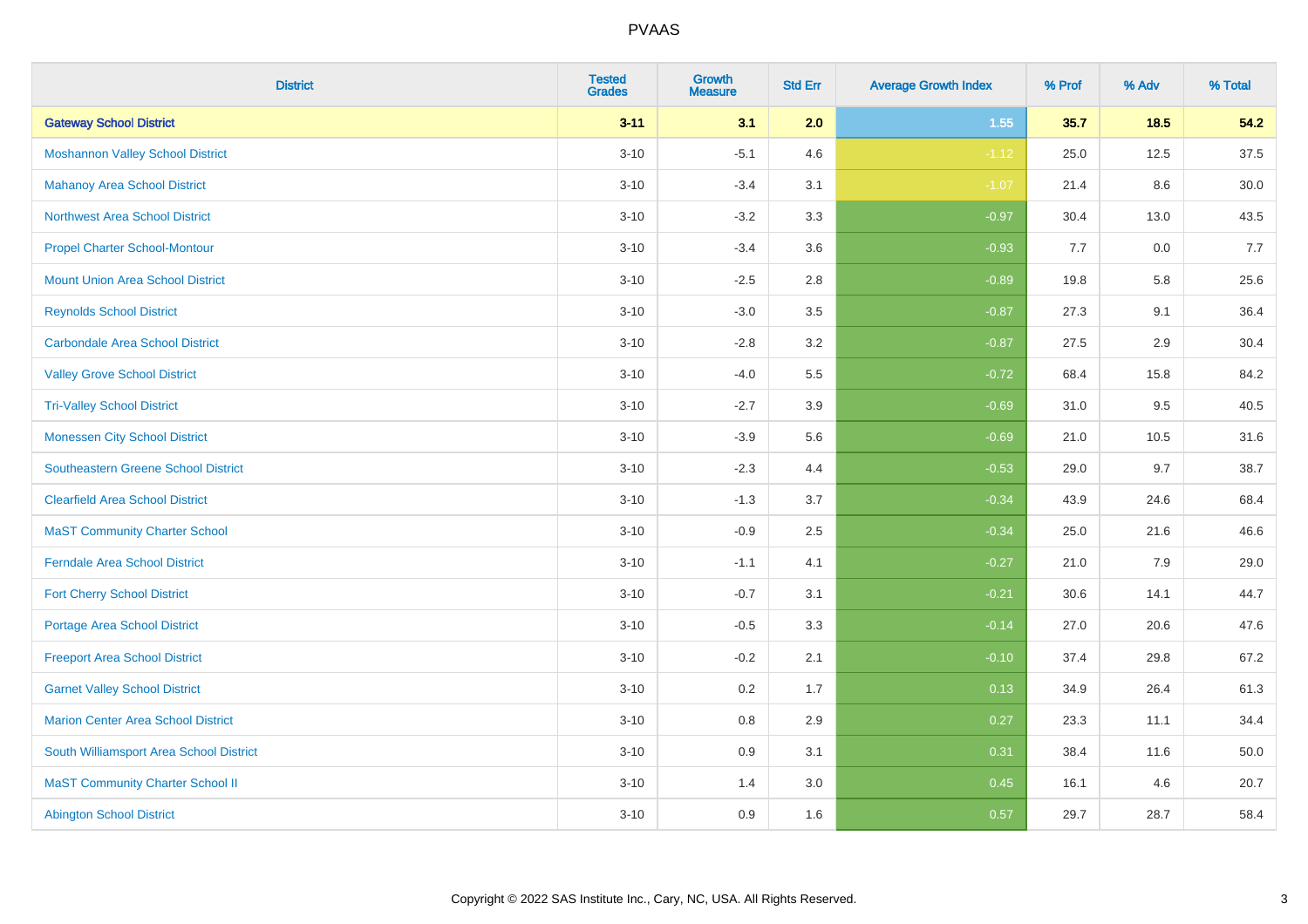| <b>District</b>                                    | <b>Tested</b><br><b>Grades</b> | <b>Growth</b><br><b>Measure</b> | <b>Std Err</b> | <b>Average Growth Index</b> | % Prof | % Adv  | % Total |
|----------------------------------------------------|--------------------------------|---------------------------------|----------------|-----------------------------|--------|--------|---------|
| <b>Gateway School District</b>                     | $3 - 11$                       | 3.1                             | 2.0            | $1.55$                      | 35.7   | $18.5$ | 54.2    |
| <b>Sullivan County School District</b>             | $3 - 10$                       | 2.5                             | 4.3            | 0.58                        | 43.6   | 7.7    | 51.3    |
| <b>Bethlehem-Center School District</b>            | $3 - 10$                       | 2.1                             | 3.5            | 0.59                        | 32.3   | 4.6    | 36.9    |
| <b>Belmont Charter School</b>                      | $3 - 10$                       | 2.2                             | 3.4            | 0.64                        | 5.3    | 1.8    | 7.0     |
| <b>Centennial School District</b>                  | $3 - 10$                       | 1.5                             | 1.5            | 0.98                        | 23.6   | 12.4   | 36.0    |
| <b>Southeast Delco School District</b>             | $3 - 10$                       | 3.9                             | 3.5            | 1.12                        | 18.6   | 3.4    | 22.0    |
| <b>Bellwood-Antis School District</b>              | $3 - 10$                       | 3.5                             | 2.8            | 1.24                        | 40.9   | 19.4   | 60.2    |
| <b>Bloomsburg Area School District</b>             | $3 - 10$                       | 4.3                             | 3.4            | 1.26                        | 36.5   | 20.6   | 57.1    |
| <b>Mastery Charter School - Thomas Campus</b>      | $3 - 10$                       | 7.9                             | 5.7            | 1.39                        | 12.5   | 0.0    | 12.5    |
| <b>Central Valley School District</b>              | $3 - 10$                       | 4.7                             | 2.6            | 1.83                        | 37.8   | 18.5   | 56.3    |
| <b>Benton Area School District</b>                 | $3 - 10$                       | 8.1                             | 4.0            | 2.01                        | 35.7   | 28.6   | 64.3    |
| <b>Wallingford-Swarthmore School District</b>      | $3 - 10$                       | 5.0                             | 2.2            | 2.25                        | 33.3   | 37.1   | 70.4    |
| <b>Glendale School District</b>                    | $3 - 10$                       | 7.9                             | 3.5            | 2.25                        | 42.6   | 9.3    | 51.8    |
| <b>Commonwealth Charter Academy Charter School</b> | $3 - 10$                       | 4.2                             | 1.6            | 2.68                        | 27.0   | 15.6   | 42.5    |
| South Butler County School District                | $3 - 10$                       | 6.3                             | 2.2            | 2.80                        | 37.8   | 19.2   | 57.0    |
| Allegheny-Clarion Valley School District           | $3 - 10$                       | 12.3                            | 4.1            | 3.03                        | 33.3   | 19.0   | 52.4    |
| <b>Kane Area School District</b>                   | $3 - 10$                       | 8.8                             | 2.9            | 3.07                        | 31.4   | 19.8   | 51.2    |
| <b>Mars Area School District</b>                   | $3 - 10$                       | 6.6                             | 1.9            | 3.45                        | 36.7   | 32.4   | 69.1    |
| <b>Tredyffrin-Easttown School District</b>         | $3 - 10$                       | 8.7                             | 2.4            | 3.57                        | 35.2   | 35.8   | 71.0    |
| Maritime Academy Charter School                    | $3 - 10$                       | 13.2                            | 3.1            | 4.29                        | 24.0   | 1.3    | 25.3    |
| Montrose Area School District                      | $3 - 10$                       | 12.3                            | 2.8            | 4.41                        | 37.8   | 28.9   | 66.7    |
| <b>Pennridge School District</b>                   | $3 - 10$                       | 7.4                             | 1.5            | 5.10                        | 32.0   | 27.6   | 59.6    |
| <b>Fleetwood Area School District</b>              | $3 - 10$                       | 10.4                            | 2.0            | 5.19                        | 31.7   | 25.8   | 57.5    |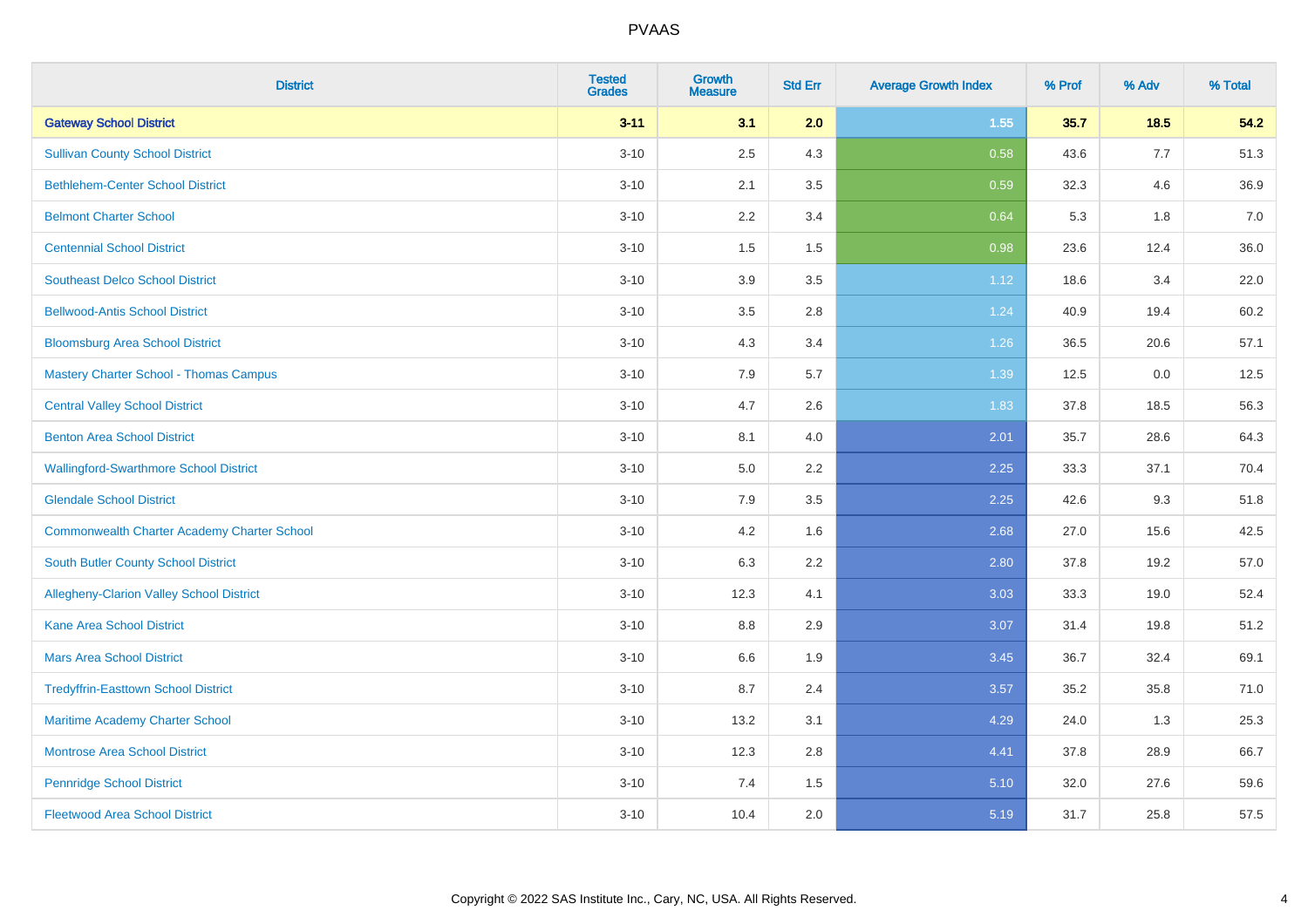| <b>District</b>                              | <b>Tested</b><br><b>Grades</b> | Growth<br><b>Measure</b> | <b>Std Err</b> | <b>Average Growth Index</b> | % Prof | % Adv | % Total |
|----------------------------------------------|--------------------------------|--------------------------|----------------|-----------------------------|--------|-------|---------|
| <b>Gateway School District</b>               | $3 - 11$                       | 3.1                      | 2.0            | 1.55                        | 35.7   | 18.5  | 54.2    |
| <b>Avon Grove School District</b>            | $3 - 10$                       | 7.6                      | 1.4            | 5.29                        | 33.7   | 33.2  | 67.0    |
| <b>Blue Mountain School District</b>         | $3 - 10$                       | 12.2                     | 2.1            | 5.81                        | 30.7   | 26.1  | 56.8    |
| <b>Collegium Charter School</b>              | $3 - 10$                       | 21.2                     | 2.6            | 8.18                        | 25.4   | 16.4  | 41.8    |
| <b>Derry Township School District</b>        | $3 - 10$                       | 20.1                     | 2.0            | 10.20                       | 32.8   | 46.9  | 79.7    |
| <b>Pittsburgh School District</b>            | $3 - 11$                       | $-13.0$                  | 1.1            | $-12.25$                    | 16.1   | 6.5   | 22.6    |
| <b>Butler Area School District</b>           | $3 - 11$                       | $-14.1$                  | 1.5            | $-9.60$                     | 26.4   | 11.1  | 37.5    |
| <b>North Hills School District</b>           | $3 - 11$                       | $-15.8$                  | 1.8            | $-8.84$                     | 26.4   | 19.8  | 46.2    |
| <b>Cheltenham School District</b>            | $3 - 11$                       | $-17.6$                  | 2.0            | $-8.74$                     | 24.4   | 8.3   | 32.6    |
| <b>Williamsport Area School District</b>     | $3 - 11$                       | $-11.7$                  | 1.4            | $-8.29$                     | 18.2   | 10.5  | 28.7    |
| <b>Greater Latrobe School District</b>       | $3 - 11$                       | $-14.1$                  | 2.0            | $-7.14$                     | 41.0   | 12.6  | 53.6    |
| <b>Kennett Consolidated School District</b>  | $3 - 11$                       | $-10.4$                  | 1.7            | $-6.27$                     | 28.7   | 14.0  | 42.7    |
| <b>Big Beaver Falls Area School District</b> | $3 - 11$                       | $-17.9$                  | 2.8            | $-6.27$                     | 9.4    | 2.8   | 12.2    |
| <b>Coatesville Area School District</b>      | $3 - 11$                       | $-9.5$                   | 1.6            | $-5.81$                     | 12.8   | 3.3   | 16.2    |
| <b>Central Cambria School District</b>       | $3 - 11$                       | $-12.7$                  | 2.3            | $-5.61$                     | 19.4   | 7.4   | 26.9    |
| <b>Aliquippa School District</b>             | $3 - 11$                       | $-20.0$                  | 3.6            | $-5.54$                     | 1.7    | 0.0   | 1.7     |
| <b>Frazier School District</b>               | $3 - 11$                       | $-18.9$                  | 3.4            | $-5.49$                     | 18.3   | 1.4   | 19.7    |
| <b>Washington School District</b>            | $3 - 11$                       | $-15.9$                  | 2.9            | $-5.44$                     | 12.9   | 1.7   | 14.7    |
| Philadelphia Academy Charter School          | $3 - 11$                       | $-14.7$                  | 2.7            | $-5.42$                     | 21.6   | 3.9   | 25.5    |
| <b>Bristol Township School District</b>      | $3 - 11$                       | $-7.4$                   | 1.4            | $-5.32$                     | 13.8   | 4.6   | 18.4    |
| <b>Wilkes-Barre Area School District</b>     | $3 - 11$                       | $-12.4$                  | 2.4            | $-5.18$                     | 14.2   | 3.7   | 17.9    |
| <b>East Lycoming School District</b>         | $3 - 11$                       | $-10.9$                  | 2.1            | $-5.08$                     | 22.5   | 8.2   | 30.8    |
| Meyersdale Area School District              | $3 - 11$                       | $-16.1$                  | 3.3            | $-4.94$                     | 20.3   | 5.8   | 26.1    |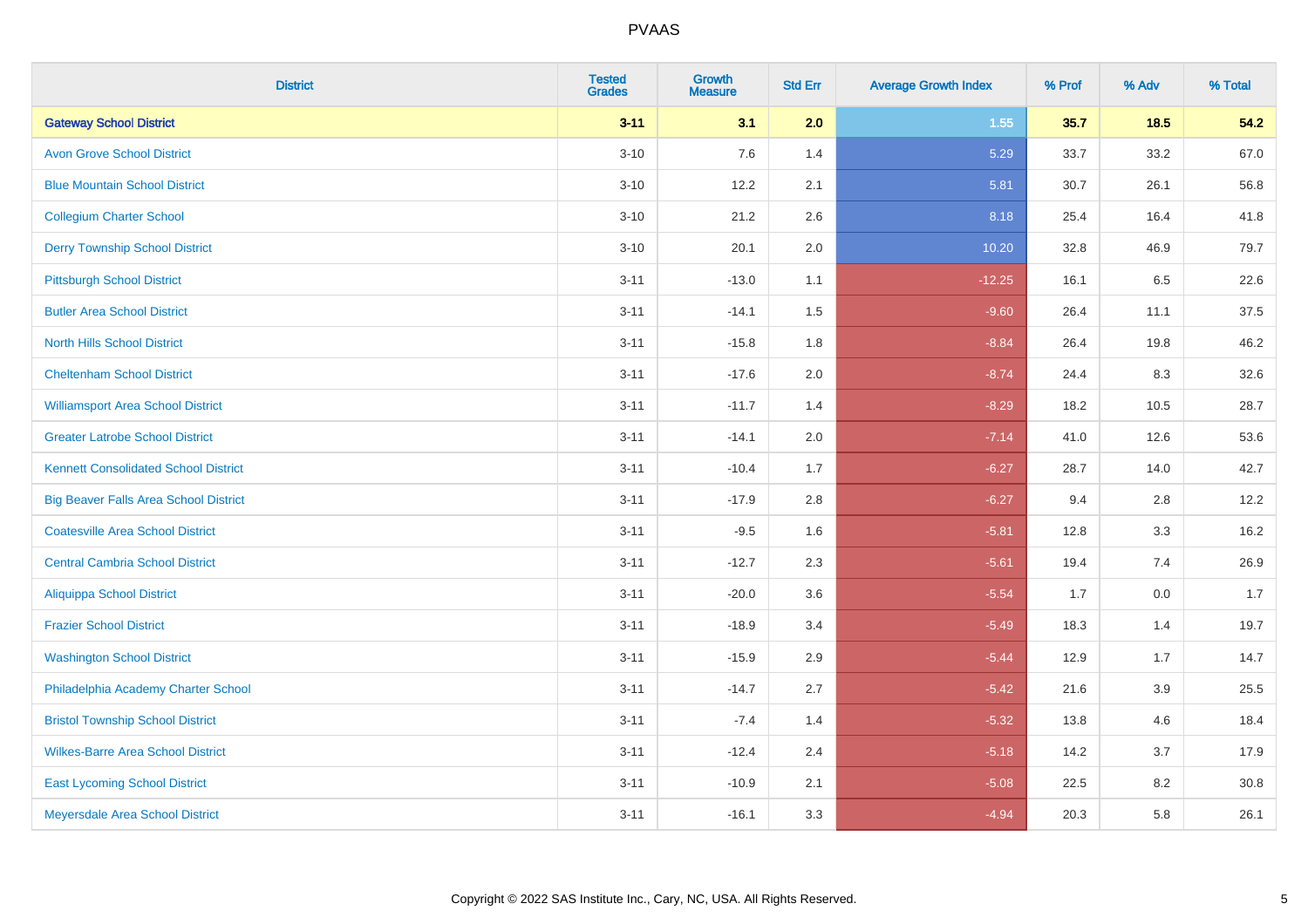| <b>District</b>                               | <b>Tested</b><br><b>Grades</b> | <b>Growth</b><br><b>Measure</b> | <b>Std Err</b> | <b>Average Growth Index</b> | % Prof | % Adv  | % Total |
|-----------------------------------------------|--------------------------------|---------------------------------|----------------|-----------------------------|--------|--------|---------|
| <b>Gateway School District</b>                | $3 - 11$                       | 3.1                             | 2.0            | 1.55                        | 35.7   | $18.5$ | 54.2    |
| <b>Trinity Area School District</b>           | $3 - 11$                       | $-8.7$                          | 1.8            | $-4.87$                     | 20.9   | 9.8    | 30.8    |
| <b>Girard School District</b>                 | $3 - 11$                       | $-12.3$                         | 2.6            | $-4.76$                     | 29.7   | 18.9   | 48.6    |
| <b>Fannett-Metal School District</b>          | $3 - 11$                       | $-22.3$                         | 4.8            | $-4.65$                     | 16.4   | 6.6    | 23.0    |
| <b>Derry Area School District</b>             | $3 - 11$                       | $-11.8$                         | 2.6            | $-4.53$                     | 34.8   | 6.1    | 40.9    |
| <b>Northwestern School District</b>           | $3 - 11$                       | $-14.6$                         | 3.2            | $-4.51$                     | 32.5   | 13.7   | 46.2    |
| <b>Dunmore School District</b>                | $3 - 11$                       | $-12.2$                         | 2.7            | $-4.51$                     | 15.0   | 5.3    | 20.4    |
| <b>Hanover Public School District</b>         | $3 - 11$                       | $-12.4$                         | 2.7            | $-4.50$                     | 22.7   | 6.2    | 28.9    |
| Jim Thorpe Area School District               | $3 - 11$                       | $-10.9$                         | 2.4            | $-4.48$                     | 19.5   | 6.0    | 25.5    |
| <b>Greenville Area School District</b>        | $3 - 11$                       | $-13.2$                         | 3.0            | $-4.45$                     | 32.1   | 4.6    | 36.7    |
| <b>Chambersburg Area School District</b>      | $3 - 11$                       | $-5.6$                          | 1.3            | $-4.42$                     | 24.2   | 15.2   | 39.4    |
| <b>General Mclane School District</b>         | $3 - 11$                       | $-10.7$                         | 2.4            | $-4.40$                     | 34.0   | 15.6   | 49.6    |
| <b>Big Spring School District</b>             | $3 - 11$                       | $-9.8$                          | 2.3            | $-4.32$                     | 23.6   | 12.9   | 36.5    |
| <b>Central Dauphin School District</b>        | $3 - 11$                       | $-5.2$                          | 1.2            | $-4.24$                     | 29.3   | 8.7    | 38.0    |
| <b>Chartiers Valley School District</b>       | $3 - 11$                       | $-9.1$                          | 2.1            | $-4.23$                     | 20.7   | 17.4   | 38.0    |
| <b>Central Fulton School District</b>         | $3 - 11$                       | $-13.3$                         | 3.2            | $-4.20$                     | 18.1   | 9.7    | 27.8    |
| <b>Williamsburg Community School District</b> | $3 - 11$                       | $-16.9$                         | 4.1            | $-4.14$                     | 22.4   | 0.0    | 22.4    |
| <b>Moniteau School District</b>               | $3 - 11$                       | $-11.8$                         | 2.9            | $-4.07$                     | 22.6   | 5.0    | 27.6    |
| <b>Mcguffey School District</b>               | $3 - 11$                       | $-12.1$                         | 3.0            | $-4.06$                     | 12.8   | 5.9    | 18.6    |
| <b>Southmoreland School District</b>          | $3 - 11$                       | $-12.5$                         | 3.1            | $-4.04$                     | 33.3   | 15.5   | 48.8    |
| <b>Milton Area School District</b>            | $3 - 11$                       | $-10.1$                         | 2.5            | $-4.04$                     | 23.0   | 11.3   | 34.2    |
| <b>Deer Lakes School District</b>             | $3 - 11$                       | $-10.0$                         | 2.5            | $-4.02$                     | 27.7   | 9.9    | 37.6    |
| <b>Ellwood City Area School District</b>      | $3 - 11$                       | $-12.5$                         | 3.1            | $-4.00$                     | 26.7   | 8.7    | 35.4    |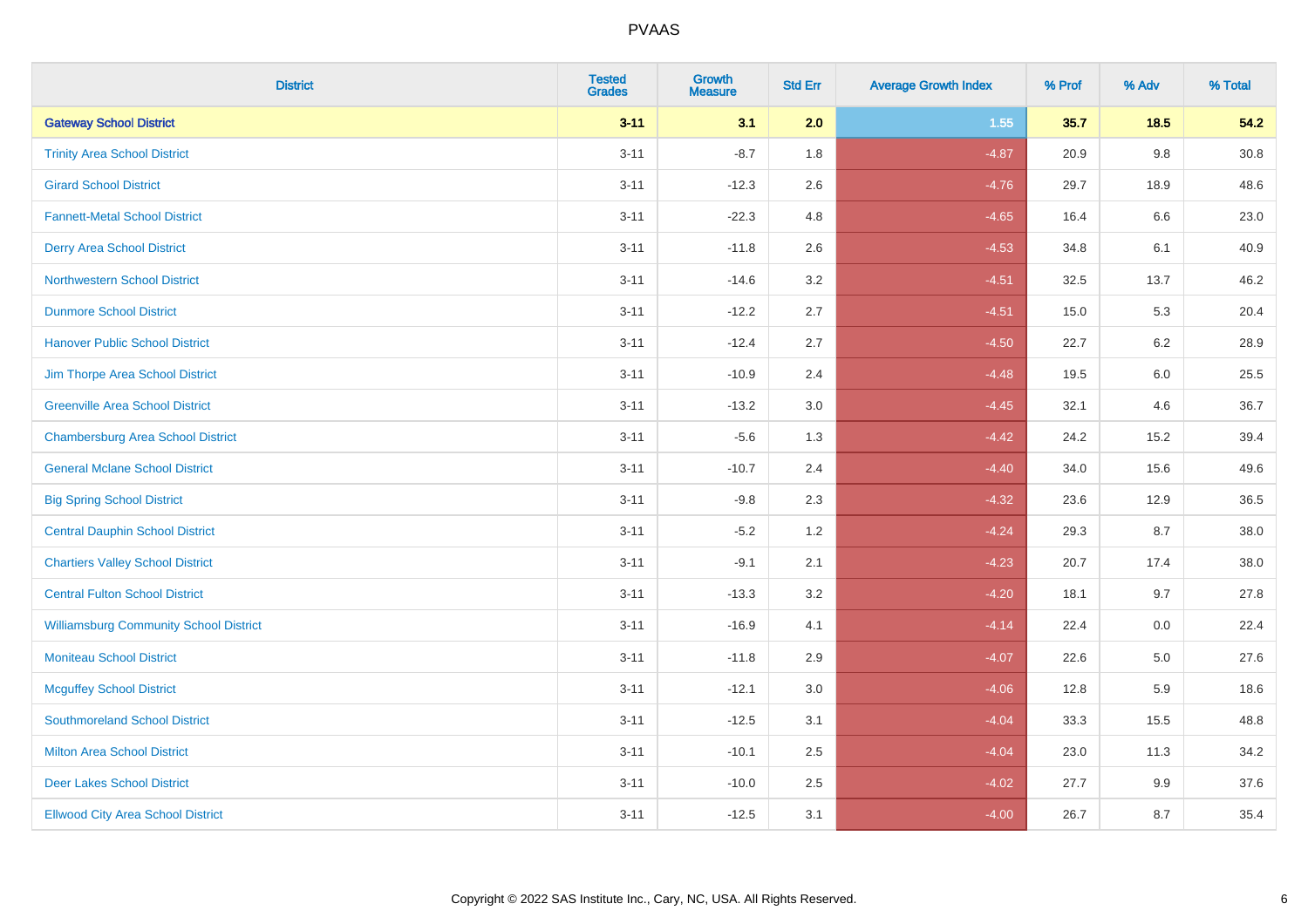| <b>District</b>                           | <b>Tested</b><br><b>Grades</b> | Growth<br><b>Measure</b> | <b>Std Err</b> | <b>Average Growth Index</b> | % Prof | % Adv | % Total |
|-------------------------------------------|--------------------------------|--------------------------|----------------|-----------------------------|--------|-------|---------|
| <b>Gateway School District</b>            | $3 - 11$                       | 3.1                      | 2.0            | 1.55                        | 35.7   | 18.5  | 54.2    |
| <b>Plum Borough School District</b>       | $3 - 11$                       | $-9.4$                   | 2.4            | $-3.98$                     | 32.9   | 27.4  | 60.4    |
| <b>Windber Area School District</b>       | $3 - 11$                       | $-11.9$                  | 3.0            | $-3.94$                     | 41.0   | 10.3  | 51.3    |
| <b>Bethlehem Area School District</b>     | $3 - 11$                       | $-4.5$                   | 1.1            | $-3.91$                     | 20.4   | 11.3  | 31.7    |
| <b>Tacony Academy Charter School</b>      | $3 - 11$                       | $-12.9$                  | 3.3            | $-3.90$                     | 8.6    | 1.4   | 10.0    |
| <b>Pittston Area School District</b>      | $3 - 11$                       | $-8.2$                   | 2.2            | $-3.75$                     | 26.7   | 14.8  | 41.5    |
| <b>Mohawk Area School District</b>        | $3 - 11$                       | $-10.5$                  | 2.8            | $-3.75$                     | 35.1   | 10.6  | 45.7    |
| <b>Shade-Central City School District</b> | $3 - 11$                       | $-14.6$                  | 4.0            | $-3.68$                     | 9.6    | 0.0   | 9.6     |
| Morrisville Borough School District       | $3 - 11$                       | $-13.1$                  | 3.7            | $-3.52$                     | 4.9    | 1.6   | 6.6     |
| <b>Mechanicsburg Area School District</b> | $3 - 11$                       | $-5.7$                   | 1.6            | $-3.48$                     | 35.1   | 16.0  | 51.2    |
| <b>South Park School District</b>         | $3 - 11$                       | $-8.8$                   | 2.5            | $-3.46$                     | 28.1   | 17.0  | 45.2    |
| <b>Burgettstown Area School District</b>  | $3 - 11$                       | $-11.2$                  | 3.2            | $-3.46$                     | 16.0   | 2.7   | 18.7    |
| <b>Ligonier Valley School District</b>    | $3 - 11$                       | $-10.8$                  | 3.1            | $-3.43$                     | 34.1   | 5.8   | 39.9    |
| <b>Mount Carmel Area School District</b>  | $3 - 11$                       | $-7.9$                   | 2.3            | $-3.38$                     | 18.2   | 4.4   | 22.6    |
| East Stroudsburg Area School District     | $3 - 11$                       | $-4.9$                   | 1.4            | $-3.38$                     | 22.7   | 12.5  | 35.2    |
| <b>Riverview School District</b>          | $3 - 11$                       | $-13.0$                  | 4.0            | $-3.29$                     | 43.1   | 7.8   | 51.0    |
| <b>Canon-Mcmillan School District</b>     | $3 - 11$                       | $-5.0$                   | 1.5            | $-3.25$                     | 30.8   | 28.5  | 59.3    |
| <b>Somerset Area School District</b>      | $3 - 11$                       | $-7.6$                   | 2.4            | $-3.17$                     | 21.0   | 14.5  | 35.5    |
| <b>Parkland School District</b>           | $3 - 11$                       | $-3.7$                   | 1.2            | $-3.17$                     | 31.4   | 30.6  | 62.0    |
| <b>Keystone Oaks School District</b>      | $3 - 11$                       | $-7.2$                   | 2.3            | $-3.14$                     | 30.0   | 11.1  | 41.0    |
| <b>Hanover Area School District</b>       | $3 - 11$                       | $-14.7$                  | 4.7            | $-3.13$                     | 12.1   | 3.0   | 15.2    |
| <b>Greensburg Salem School District</b>   | $3 - 11$                       | $-6.9$                   | 2.2            | $-3.06$                     | 30.3   | 13.3  | 43.6    |
| <b>Gettysburg Area School District</b>    | $3 - 11$                       | $-6.0$                   | 2.0            | $-3.02$                     | 28.8   | 19.6  | 48.5    |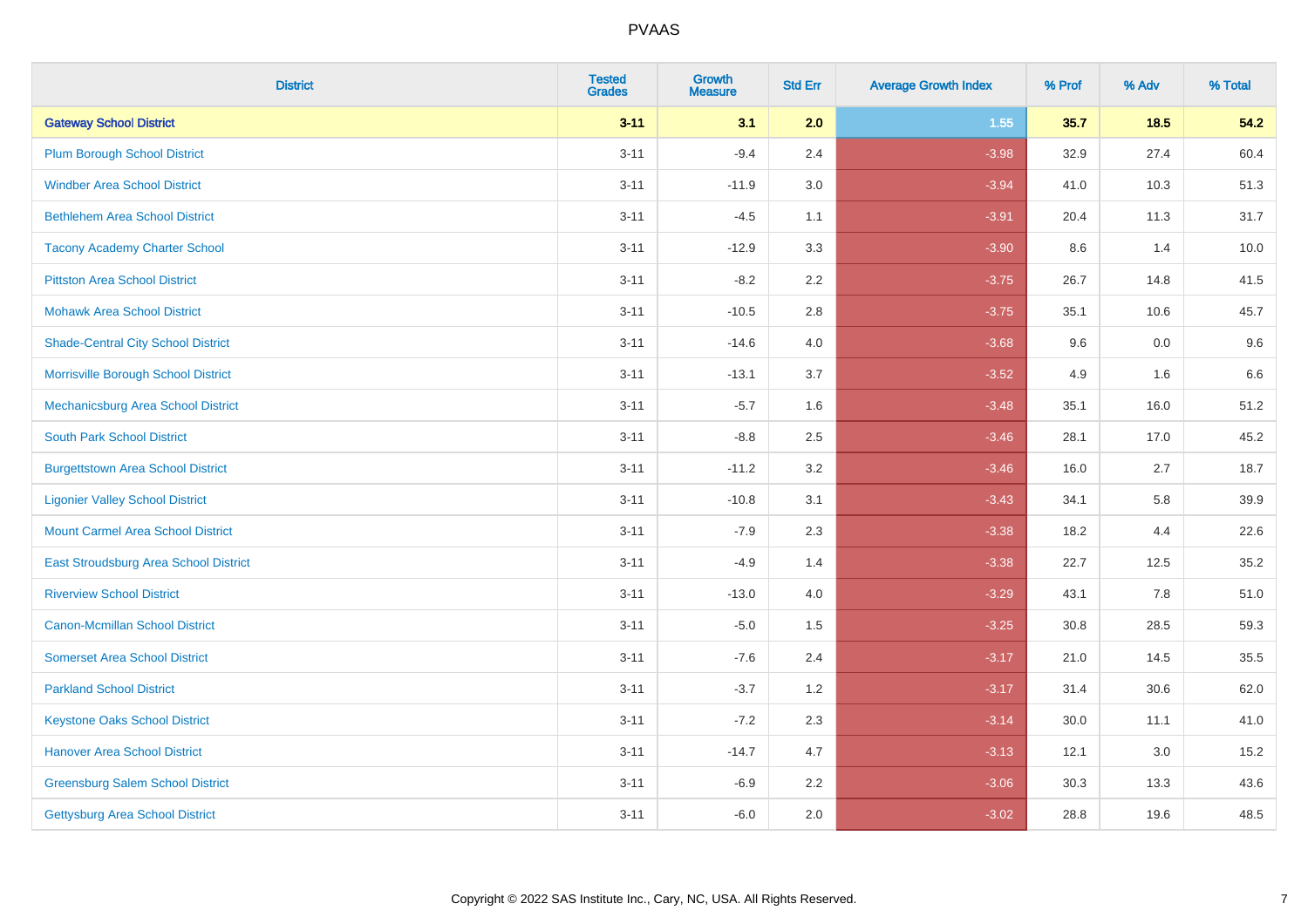| <b>District</b>                              | <b>Tested</b><br><b>Grades</b> | <b>Growth</b><br><b>Measure</b> | <b>Std Err</b> | <b>Average Growth Index</b> | % Prof | % Adv   | % Total |
|----------------------------------------------|--------------------------------|---------------------------------|----------------|-----------------------------|--------|---------|---------|
| <b>Gateway School District</b>               | $3 - 11$                       | 3.1                             | 2.0            | 1.55                        | 35.7   | 18.5    | 54.2    |
| <b>Corry Area School District</b>            | $3 - 11$                       | $-6.8$                          | 2.3            | $-3.01$                     | 24.0   | 8.8     | 32.8    |
| <b>Carlisle Area School District</b>         | $3 - 11$                       | $-5.2$                          | 1.7            | $-2.99$                     | 28.0   | 19.3    | 47.3    |
| <b>Montour School District</b>               | $3 - 11$                       | $-6.1$                          | 2.1            | $-2.95$                     | 31.8   | 23.6    | 55.3    |
| <b>Baldwin-Whitehall School District</b>     | $3 - 11$                       | $-5.5$                          | 1.9            | $-2.93$                     | 32.0   | 14.7    | 46.7    |
| Mifflinburg Area School District             | $3 - 11$                       | $-6.0$                          | 2.1            | $-2.87$                     | 32.7   | 13.3    | 46.0    |
| <b>Berwick Area School District</b>          | $3 - 11$                       | $-6.9$                          | 2.4            | $-2.84$                     | 22.3   | 11.5    | 33.8    |
| Southern Columbia Area School District       | $3 - 11$                       | $-8.5$                          | 3.0            | $-2.83$                     | 30.5   | 12.8    | 43.3    |
| <b>Sharon City School District</b>           | $3 - 11$                       | $-6.5$                          | 2.3            | $-2.79$                     | 13.1   | $5.0\,$ | 18.1    |
| <b>Pottsgrove School District</b>            | $3 - 11$                       | $-5.5$                          | 2.0            | $-2.78$                     | 28.6   | 10.3    | 38.8    |
| <b>Karns City Area School District</b>       | $3 - 11$                       | $-7.2$                          | 2.6            | $-2.71$                     | 26.4   | 20.8    | 47.2    |
| <b>Eastern York School District</b>          | $3 - 11$                       | $-6.2$                          | 2.3            | $-2.70$                     | 27.8   | 18.5    | 46.4    |
| <b>Governor Mifflin School District</b>      | $3 - 11$                       | $-4.4$                          | 1.6            | $-2.69$                     | 30.3   | 7.7     | 38.0    |
| <b>Connellsville Area School District</b>    | $3 - 11$                       | $-5.3$                          | 2.0            | $-2.67$                     | 24.2   | 5.0     | 29.1    |
| <b>Blairsville-Saltsburg School District</b> | $3 - 11$                       | $-7.5$                          | 2.8            | $-2.67$                     | 20.1   | 8.2     | 28.3    |
| <b>Richland School District</b>              | $3 - 11$                       | $-6.9$                          | 2.6            | $-2.63$                     | 40.1   | 20.9    | 61.0    |
| <b>Bethel Park School District</b>           | $3 - 11$                       | $-4.4$                          | 1.7            | $-2.62$                     | 40.1   | 27.3    | 67.4    |
| <b>Forbes Road School District</b>           | $3 - 11$                       | $-11.5$                         | 4.7            | $-2.43$                     | 23.1   | 10.3    | 33.3    |
| <b>Redbank Valley School District</b>        | $3 - 11$                       | $-7.5$                          | 3.1            | $-2.41$                     | 12.4   | 10.6    | 23.1    |
| <b>Wyoming Valley West School District</b>   | $3 - 11$                       | $-5.5$                          | 2.3            | $-2.38$                     | 22.2   | 9.2     | 31.4    |
| <b>Mount Pleasant Area School District</b>   | $3 - 11$                       | $-5.4$                          | 2.3            | $-2.37$                     | 33.3   | 8.7     | 42.0    |
| <b>Octorara Area School District</b>         | $3 - 11$                       | $-7.5$                          | 3.2            | $-2.35$                     | 26.1   | 17.0    | 43.2    |
| <b>Riverside School District</b>             | $3 - 11$                       | $-6.2$                          | 2.7            | $-2.33$                     | 20.8   | 17.0    | 37.7    |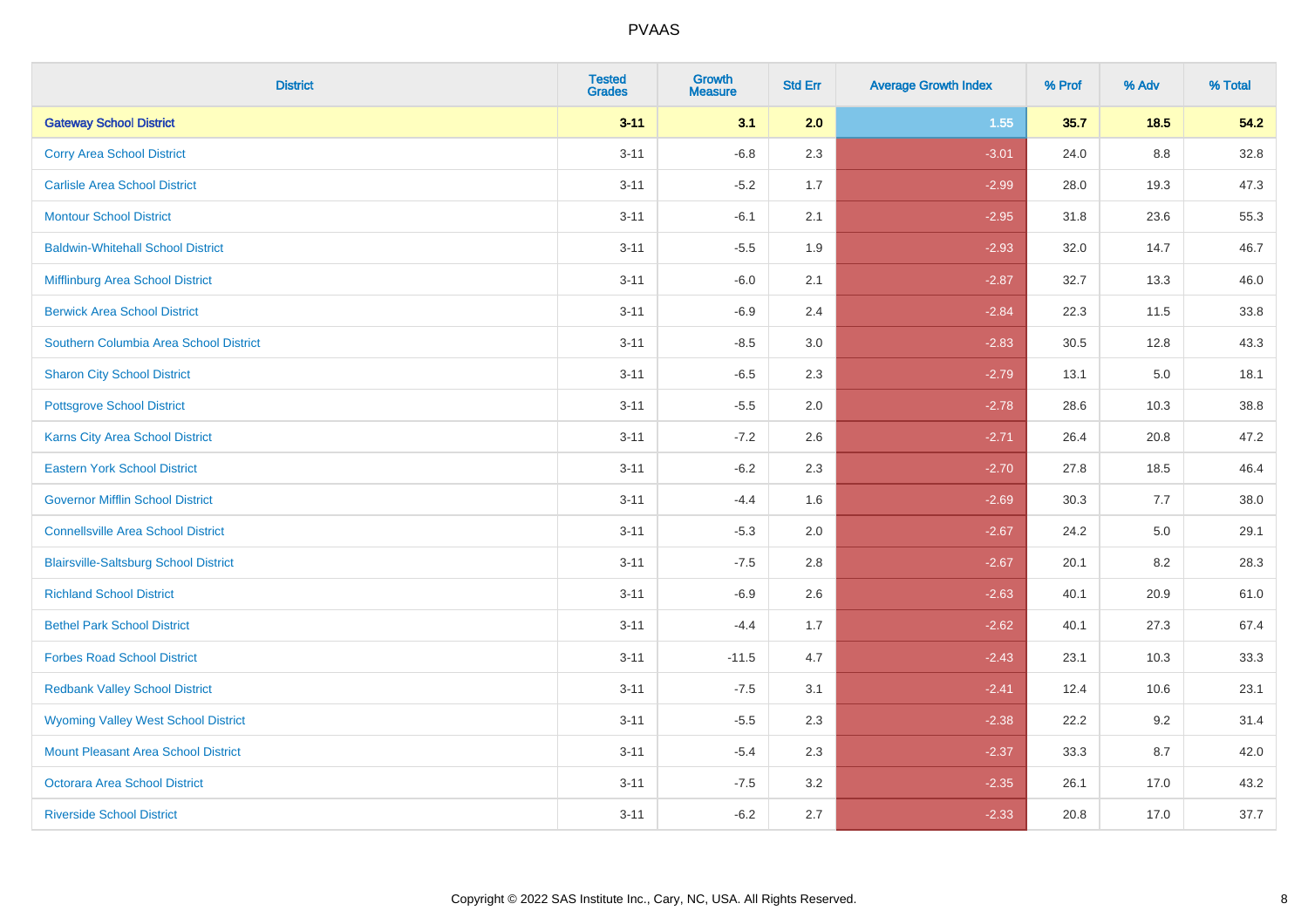| <b>District</b>                                | <b>Tested</b><br><b>Grades</b> | <b>Growth</b><br><b>Measure</b> | <b>Std Err</b> | <b>Average Growth Index</b> | % Prof | % Adv  | % Total |
|------------------------------------------------|--------------------------------|---------------------------------|----------------|-----------------------------|--------|--------|---------|
| <b>Gateway School District</b>                 | $3 - 11$                       | 3.1                             | 2.0            | 1.55                        | 35.7   | $18.5$ | 54.2    |
| <b>Jamestown Area School District</b>          | $3 - 11$                       | $-9.5$                          | 4.1            | $-2.33$                     | 41.5   | 4.9    | 46.3    |
| <b>Commodore Perry School District</b>         | $3 - 11$                       | $-10.4$                         | 4.5            | $-2.30$                     | 29.4   | 5.9    | 35.3    |
| <b>Susquenita School District</b>              | $3 - 11$                       | $-5.9$                          | 2.6            | $-2.28$                     | 30.6   | 13.9   | 44.4    |
| Owen J Roberts School District                 | $3 - 11$                       | $-3.5$                          | 1.5            | $-2.27$                     | 36.8   | 24.4   | 61.2    |
| <b>Elizabeth Forward School District</b>       | $3 - 11$                       | $-5.5$                          | 2.5            | $-2.25$                     | 32.2   | 12.8   | 45.0    |
| <b>Western Beaver County School District</b>   | $3 - 11$                       | $-9.3$                          | 4.2            | $-2.20$                     | 45.1   | 3.9    | 49.0    |
| North Schuylkill School District               | $3 - 11$                       | $-4.7$                          | 2.2            | $-2.16$                     | 20.2   | 11.7   | 31.9    |
| <b>Elk Lake School District</b>                | $3 - 11$                       | $-6.1$                          | 2.9            | $-2.12$                     | 26.3   | 11.6   | 37.9    |
| <b>East Allegheny School District</b>          | $3 - 11$                       | $-6.4$                          | 3.0            | $-2.11$                     | 21.0   | 7.4    | 28.4    |
| <b>West Greene School District</b>             | $3 - 11$                       | $-8.1$                          | 3.9            | $-2.08$                     | 31.0   | 11.9   | 42.9    |
| <b>Wellsboro Area School District</b>          | $3 - 11$                       | $-6.3$                          | 3.0            | $-2.08$                     | 24.4   | 13.4   | 37.8    |
| <b>Boyertown Area School District</b>          | $3 - 11$                       | $-2.9$                          | 1.4            | $-2.06$                     | 30.8   | 22.6   | 53.4    |
| <b>Freedom Area School District</b>            | $3 - 11$                       | $-6.3$                          | 3.1            | $-2.04$                     | 22.9   | 8.4    | 31.3    |
| <b>Riverside Beaver County School District</b> | $3 - 11$                       | $-5.5$                          | 2.7            | $-2.03$                     | 35.8   | 23.2   | 59.0    |
| <b>Kiski Area School District</b>              | $3 - 11$                       | $-4.0$                          | 2.0            | $-1.99$                     | 23.1   | 18.2   | 41.3    |
| <b>Titusville Area School District</b>         | $3 - 11$                       | $-5.0$                          | 2.5            | $-1.98$                     | 26.5   | 6.8    | 33.3    |
| Lehigh Valley Academy Regional Charter School  | $3 - 11$                       | $-5.9$                          | 3.0            | $-1.98$                     | 20.0   | 7.7    | 27.7    |
| <b>North East School District</b>              | $3 - 11$                       | $-5.3$                          | 2.7            | $-1.97$                     | 31.7   | 24.8   | 56.4    |
| Schuylkill Haven Area School District          | $3 - 11$                       | $-5.3$                          | 2.7            | $-1.96$                     | 22.2   | 11.6   | 33.8    |
| Southern Lehigh School District                | $3 - 11$                       | $-4.1$                          | 2.1            | $-1.94$                     | 39.3   | 28.0   | 67.2    |
| Millersburg Area School District               | $3 - 11$                       | $-6.6$                          | 3.4            | $-1.92$                     | 24.1   | 10.3   | 34.5    |
| <b>Jenkintown School District</b>              | $3 - 11$                       | $-7.9$                          | 4.1            | $-1.92$                     | 34.1   | 27.3   | 61.4    |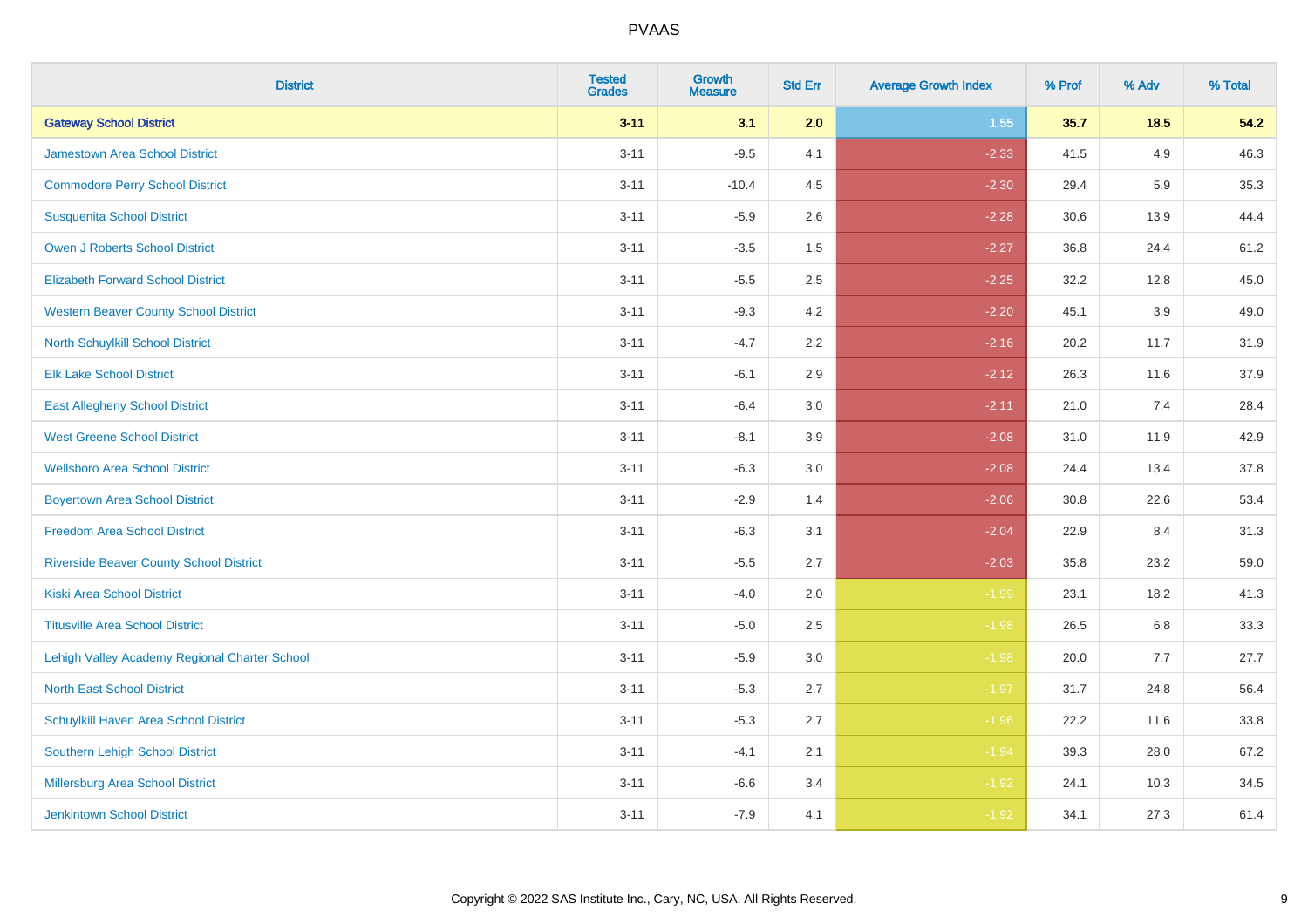| <b>District</b>                            | <b>Tested</b><br><b>Grades</b> | <b>Growth</b><br><b>Measure</b> | <b>Std Err</b> | <b>Average Growth Index</b> | % Prof | % Adv | % Total |
|--------------------------------------------|--------------------------------|---------------------------------|----------------|-----------------------------|--------|-------|---------|
| <b>Gateway School District</b>             | $3 - 11$                       | 3.1                             | 2.0            | 1.55                        | 35.7   | 18.5  | 54.2    |
| <b>Penn Cambria School District</b>        | $3 - 11$                       | $-4.5$                          | 2.4            | $-1.86$                     | 27.3   | 15.8  | 43.2    |
| <b>Montgomery Area School District</b>     | $3 - 11$                       | $-5.8$                          | 3.2            | $-1.83$                     | 25.0   | 11.5  | 36.5    |
| <b>West Chester Area School District</b>   | $3 - 11$                       | $-2.1$                          | 1.2            | $-1.83$                     | 36.4   | 23.2  | 59.6    |
| <b>Pleasant Valley School District</b>     | $3 - 11$                       | $-3.3$                          | 1.8            | $-1.80$                     | 28.5   | 10.4  | 39.0    |
| New Kensington-Arnold School District      | $3 - 11$                       | $-5.8$                          | 3.2            | $-1.80$                     | 10.8   | 1.2   | 12.0    |
| Renaissance Academy Charter School         | $3 - 11$                       | $-5.6$                          | 3.1            | $-1.79$                     | 28.4   | 18.5  | 46.9    |
| <b>Oxford Area School District</b>         | $3 - 11$                       | $-3.1$                          | 1.8            | $-1.77$                     | 27.5   | 14.5  | 42.0    |
| Southern Huntingdon County School District | $3 - 11$                       | $-5.9$                          | 3.4            | $-1.76$                     | 32.8   | 4.9   | 37.7    |
| <b>Union Area School District</b>          | $3 - 11$                       | $-6.5$                          | 3.8            | $-1.70$                     | 30.6   | 12.2  | 42.9    |
| Hatboro-Horsham School District            | $3 - 11$                       | $-2.7$                          | 1.6            | $-1.65$                     | 27.9   | 17.9  | 45.8    |
| <b>Steelton-Highspire School District</b>  | $3 - 11$                       | $-5.3$                          | 3.2            | $-1.65$                     | 13.9   | 0.0   | 13.9    |
| <b>Hollidaysburg Area School District</b>  | $3 - 11$                       | $-2.7$                          | 1.6            | $-1.64$                     | 32.6   | 15.2  | 47.8    |
| <b>Laurel Highlands School District</b>    | $3 - 11$                       | $-3.8$                          | 2.3            | $-1.63$                     | 20.9   | 14.6  | 35.4    |
| Insight PA Cyber Charter School            | $3 - 11$                       | $-9.4$                          | 5.8            | $-1.62$                     | 25.6   | 4.6   | 30.2    |
| <b>Slippery Rock Area School District</b>  | $3 - 11$                       | $-3.8$                          | 2.5            | $-1.56$                     | 30.8   | 21.9  | 52.7    |
| <b>Charleroi School District</b>           | $3 - 11$                       | $-4.3$                          | 2.7            | $-1.55$                     | 22.2   | 15.9  | 38.1    |
| <b>Ridgway Area School District</b>        | $3 - 11$                       | $-6.1$                          | 4.0            | $-1.53$                     | 42.2   | 15.6  | 57.8    |
| <b>Nazareth Area School District</b>       | $3 - 11$                       | $-2.5$                          | 1.7            | $-1.53$                     | 29.2   | 24.6  | 53.8    |
| <b>Crestwood School District</b>           | $3 - 11$                       | $-3.4$                          | 2.2            | $-1.52$                     | 33.1   | 21.7  | 54.9    |
| <b>Towanda Area School District</b>        | $3 - 11$                       | $-4.0$                          | 2.6            | $-1.52$                     | 24.8   | 9.9   | 34.8    |
| <b>Greater Johnstown School District</b>   | $3 - 11$                       | $-3.5$                          | 2.4            | $-1.45$                     | 10.3   | 1.3   | 11.5    |
| Salisbury-Elk Lick School District         | $3 - 11$                       | $-8.4$                          | 5.8            | $-1.45$                     | 33.3   | 5.6   | 38.9    |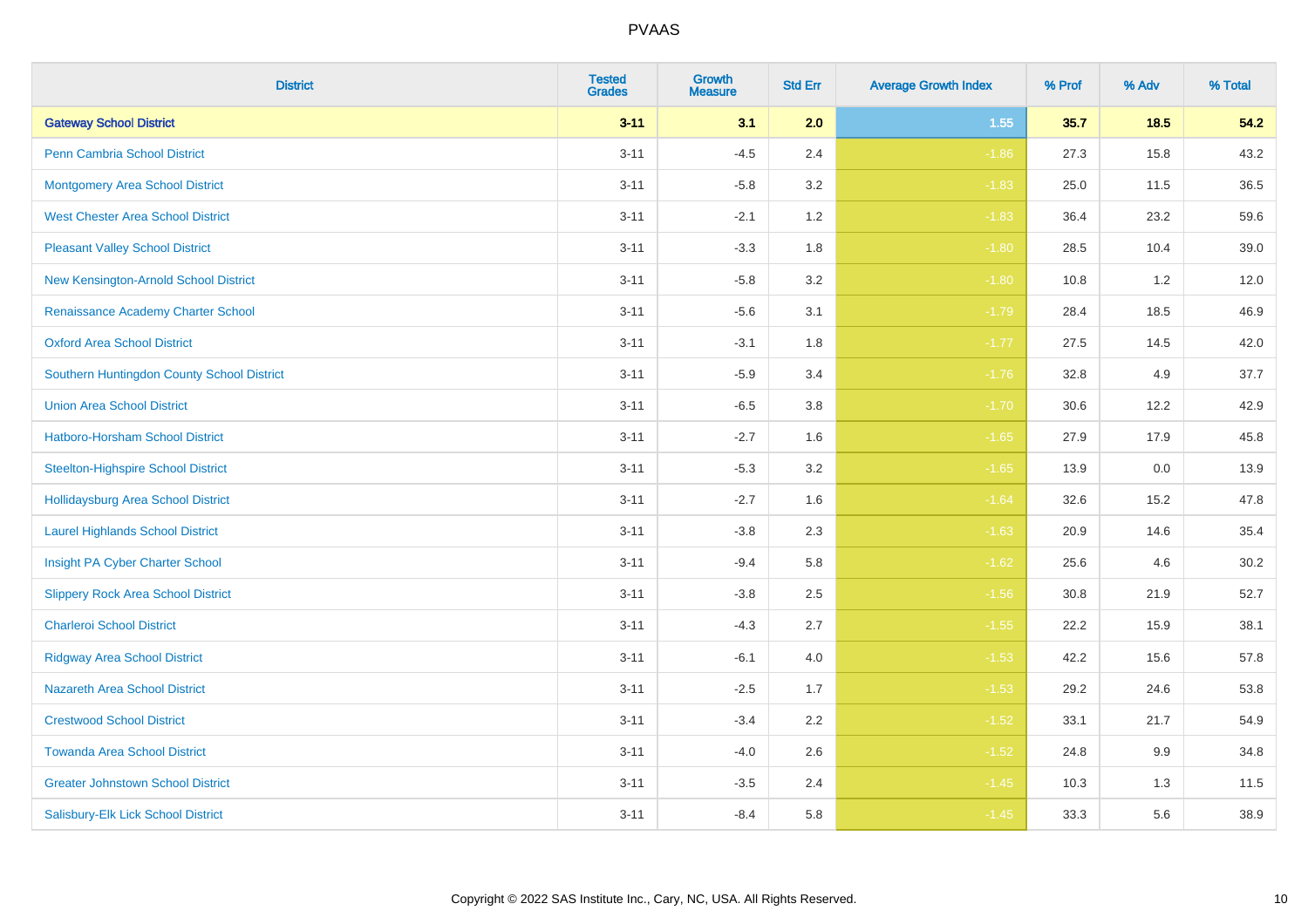| <b>District</b>                              | <b>Tested</b><br><b>Grades</b> | Growth<br><b>Measure</b> | <b>Std Err</b> | <b>Average Growth Index</b> | % Prof | % Adv   | % Total |
|----------------------------------------------|--------------------------------|--------------------------|----------------|-----------------------------|--------|---------|---------|
| <b>Gateway School District</b>               | $3 - 11$                       | 3.1                      | 2.0            | 1.55                        | 35.7   | $18.5$  | 54.2    |
| <b>Rochester Area School District</b>        | $3 - 11$                       | $-5.7$                   | 3.9            | $-1.45$                     | 14.9   | 2.1     | 17.0    |
| <b>Middletown Area School District</b>       | $3 - 11$                       | $-3.4$                   | 2.4            | $-1.44$                     | 34.3   | 15.2    | 49.4    |
| <b>Weatherly Area School District</b>        | $3 - 11$                       | $-5.8$                   | 4.0            | $-1.44$                     | 32.1   | $8.9\,$ | 41.1    |
| <b>Franklin Area School District</b>         | $3 - 11$                       | $-3.7$                   | 2.6            | $-1.43$                     | 30.5   | 5.9     | 36.4    |
| <b>Chester-Upland School District</b>        | $3 - 11$                       | $-3.6$                   | 2.6            | $-1.38$                     | 1.6    | 0.0     | 1.6     |
| <b>Dubois Area School District</b>           | $3 - 11$                       | $-2.8$                   | 2.0            | $-1.37$                     | 35.5   | 19.0    | 54.6    |
| <b>Southern Fulton School District</b>       | $3 - 11$                       | $-5.1$                   | 4.0            | $-1.29$                     | 21.7   | 13.0    | 34.8    |
| <b>Shenandoah Valley School District</b>     | $3 - 11$                       | $-4.5$                   | 3.5            | $-1.29$                     | 14.3   | 0.0     | 14.3    |
| <b>Springfield Township School District</b>  | $3 - 11$                       | $-3.9$                   | 3.1            | $-1.27$                     | 37.2   | 30.8    | 68.1    |
| <b>Propel Charter School-Homestead</b>       | $3 - 11$                       | $-5.0$                   | 3.9            | $-1.27$                     | 7.3    | 0.0     | 7.3     |
| <b>Cornell School District</b>               | $3 - 11$                       | $-5.5$                   | 4.6            | $-1.20$                     | 11.3   | 3.2     | 14.5    |
| <b>Susquehanna Community School District</b> | $3 - 11$                       | $-4.5$                   | 3.8            | $-1.19$                     | 31.9   | $8.8\,$ | 40.7    |
| <b>Shaler Area School District</b>           | $3 - 11$                       | $-2.1$                   | 1.8            | $-1.18$                     | 32.0   | 13.0    | 45.0    |
| Northwestern Lehigh School District          | $3 - 11$                       | $-2.4$                   | 2.1            | $-1.14$                     | 41.7   | 17.9    | 59.5    |
| <b>Shamokin Area School District</b>         | $3 - 11$                       | $-2.6$                   | 2.5            | $-1.06$                     | 19.6   | 9.8     | 29.3    |
| <b>Sugar Valley Rural Charter School</b>     | $3 - 11$                       | $-3.6$                   | 3.7            | $-0.98$                     | 10.3   | 0.0     | 10.3    |
| <b>Uniontown Area School District</b>        | $3 - 11$                       | $-2.8$                   | 3.1            | $-0.91$                     | 31.7   | 7.3     | 39.0    |
| <b>Minersville Area School District</b>      | $3 - 11$                       | $-2.9$                   | 3.4            | $-0.86$                     | 27.4   | 9.7     | 37.1    |
| <b>Northgate School District</b>             | $3 - 11$                       | $-3.0$                   | 3.4            | $-0.85$                     | 35.6   | 6.8     | 42.4    |
| Albert Gallatin Area School District         | $3 - 11$                       | $-1.7$                   | 2.3            | $-0.72$                     | 31.9   | 20.7    | 52.7    |
| <b>Norwin School District</b>                | $3 - 11$                       | $-1.1$                   | 1.6            | $-0.70$                     | 37.7   | 27.6    | 65.2    |
| Northern Bedford County School District      | $3 - 11$                       | $-2.3$                   | 3.3            | $-0.69$                     | 26.2   | 16.9    | 43.1    |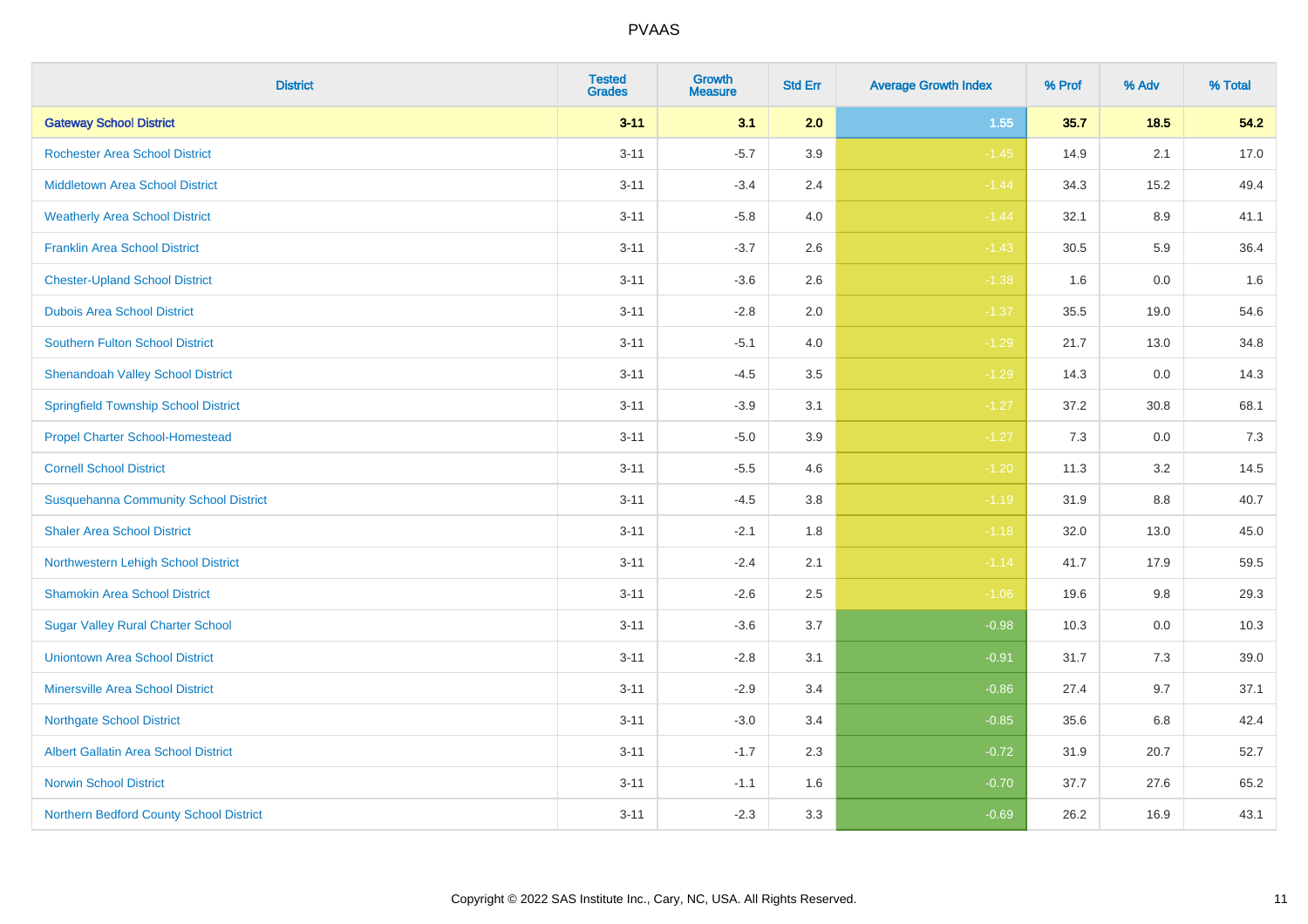| <b>District</b>                             | <b>Tested</b><br><b>Grades</b> | <b>Growth</b><br><b>Measure</b> | <b>Std Err</b> | <b>Average Growth Index</b> | % Prof | % Adv  | % Total |
|---------------------------------------------|--------------------------------|---------------------------------|----------------|-----------------------------|--------|--------|---------|
| <b>Gateway School District</b>              | $3 - 11$                       | 3.1                             | 2.0            | 1.55                        | 35.7   | $18.5$ | 54.2    |
| <b>New Brighton Area School District</b>    | $3 - 11$                       | $-2.1$                          | 3.2            | $-0.65$                     | 31.5   | 11.1   | 42.6    |
| Propel Charter School - Braddock Hills      | $3 - 11$                       | $-2.1$                          | 3.3            | $-0.63$                     | 4.8    | 3.2    | 8.1     |
| <b>Lebanon School District</b>              | $3 - 11$                       | $-1.2$                          | 1.9            | $-0.63$                     | 15.2   | 6.4    | 21.6    |
| <b>Carlynton School District</b>            | $3 - 11$                       | $-2.0$                          | 3.2            | $-0.62$                     | 27.9   | 5.2    | 33.1    |
| <b>Exeter Township School District</b>      | $3 - 11$                       | $-1.0$                          | 1.7            | $-0.58$                     | 27.2   | 15.6   | 42.8    |
| South Eastern School District               | $3 - 11$                       | $-1.0$                          | 1.8            | $-0.55$                     | 36.4   | 17.1   | 53.5    |
| <b>Highlands School District</b>            | $3 - 11$                       | $-1.3$                          | 2.3            | $-0.55$                     | 32.6   | 10.5   | 43.0    |
| <b>Lakeview School District</b>             | $3 - 11$                       | $-1.9$                          | 3.5            | $-0.53$                     | 41.5   | 12.3   | 53.8    |
| <b>York Academy Regional Charter School</b> | $3 - 11$                       | $-2.3$                          | 4.4            | $-0.52$                     | 23.5   | 2.0    | 25.5    |
| <b>Allegheny Valley School District</b>     | $3 - 11$                       | $-1.9$                          | 3.9            | $-0.48$                     | 31.8   | 11.4   | 43.2    |
| <b>Schuylkill Valley School District</b>    | $3 - 11$                       | $-1.0$                          | 2.2            | $-0.47$                     | 29.8   | 20.2   | 50.0    |
| <b>Chichester School District</b>           | $3 - 11$                       | $-1.8$                          | 4.2            | $-0.44$                     | 40.0   | 14.0   | 54.0    |
| <b>Farrell Area School District</b>         | $3 - 11$                       | $-1.9$                          | 4.2            | $-0.44$                     | 9.3    | 11.6   | 20.9    |
| <b>Burrell School District</b>              | $3 - 11$                       | $-1.5$                          | 3.3            | $-0.44$                     | 27.8   | 17.7   | 45.6    |
| <b>Forest Area School District</b>          | $3 - 11$                       | $-1.8$                          | 4.7            | $-0.37$                     | 18.9   | 15.1   | 34.0    |
| <b>Westmont Hilltop School District</b>     | $3 - 11$                       | $-1.0$                          | 2.8            | $-0.36$                     | 33.3   | 14.7   | 48.0    |
| <b>Pine Grove Area School District</b>      | $3 - 11$                       | $-1.1$                          | 3.0            | $-0.36$                     | 29.5   | 14.3   | 43.8    |
| <b>Everett Area School District</b>         | $3 - 11$                       | $-1.1$                          | 3.1            | $-0.34$                     | 34.2   | 13.2   | 47.4    |
| <b>Palmerton Area School District</b>       | $3 - 11$                       | $-0.9$                          | 2.7            | $-0.34$                     | 34.3   | 14.3   | 48.6    |
| <b>Clairton City School District</b>        | $3 - 11$                       | $-1.6$                          | 5.0            | $-0.32$                     | 3.8    | 0.5    | 4.4     |
| South Allegheny School District             | $3 - 11$                       | $-0.9$                          | 3.1            | $-0.30$                     | 23.8   | 2.5    | 26.2    |
| Northern Lebanon School District            | $3 - 11$                       | $-0.7$                          | 2.3            | $-0.29$                     | 18.8   | 6.8    | 25.6    |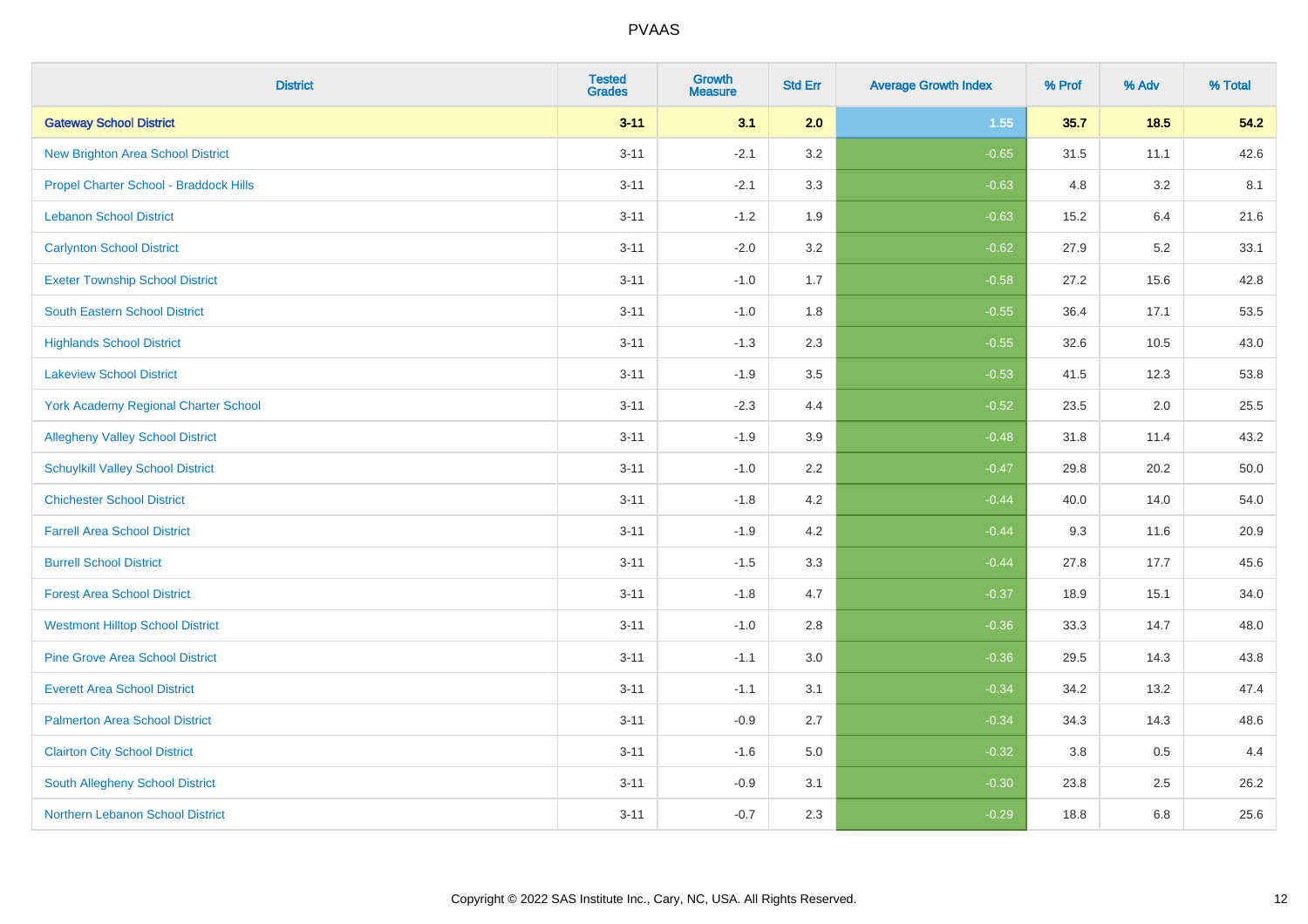| <b>District</b>                                  | <b>Tested</b><br><b>Grades</b> | <b>Growth</b><br><b>Measure</b> | <b>Std Err</b> | <b>Average Growth Index</b> | % Prof | % Adv  | % Total |
|--------------------------------------------------|--------------------------------|---------------------------------|----------------|-----------------------------|--------|--------|---------|
| <b>Gateway School District</b>                   | $3 - 11$                       | 3.1                             | 2.0            | 1.55                        | 35.7   | $18.5$ | 54.2    |
| <b>Blacklick Valley School District</b>          | $3 - 11$                       | $-0.9$                          | 3.9            | $-0.23$                     | 7.7    | 7.7    | 15.4    |
| <b>Claysburg-Kimmel School District</b>          | $3 - 11$                       | $-1.2$                          | 5.2            | $-0.22$                     | 5.0    | 0.0    | 5.0     |
| Jeannette City School District                   | $3 - 11$                       | $-0.7$                          | 3.4            | $-0.20$                     | 26.8   | 4.1    | 30.9    |
| South Side Area School District                  | $3 - 11$                       | $-0.6$                          | 3.1            | $-0.19$                     | 24.0   | 28.0   | 52.0    |
| <b>Central Greene School District</b>            | $3 - 11$                       | $-0.4$                          | 2.5            | $-0.15$                     | 27.8   | 14.8   | 42.6    |
| <b>Greencastle-Antrim School District</b>        | $3 - 11$                       | $-0.3$                          | 2.0            | $-0.14$                     | 30.9   | 22.2   | 53.1    |
| <b>Otto-Eldred School District</b>               | $3 - 11$                       | $-0.5$                          | 3.5            | $-0.13$                     | 35.8   | 10.5   | 46.3    |
| <b>Fairfield Area School District</b>            | $3 - 11$                       | $-0.5$                          | 3.6            | $-0.13$                     | 43.9   | 6.1    | 50.0    |
| <b>Wilson Area School District</b>               | $3 - 11$                       | $-0.3$                          | 2.4            | $-0.12$                     | 35.4   | 14.6   | 50.0    |
| <b>Harrisburg City School District</b>           | $3 - 11$                       | $-0.2$                          | 2.0            | $-0.11$                     | 6.0    | 2.0    | 8.0     |
| <b>Brockway Area School District</b>             | $3 - 11$                       | $-0.4$                          | 3.5            | $-0.11$                     | 41.2   | 13.8   | 55.0    |
| <b>Northern Cambria School District</b>          | $3 - 11$                       | $-0.3$                          | 3.4            | $-0.09$                     | 26.5   | 1.2    | 27.7    |
| <b>Warren County School District</b>             | $3 - 11$                       | $-0.1$                          | 1.6            | $-0.06$                     | 26.7   | 9.7    | 36.4    |
| Southern Tioga School District                   | $3 - 11$                       | $-0.1$                          | 2.8            | $-0.03$                     | 26.3   | 10.3   | 36.6    |
| <b>Penn Hills School District</b>                | $3 - 11$                       | 0.0                             | 2.4            | 0.02                        | 18.4   | 7.1    | 25.6    |
| Community Academy Of Philadelphia Charter School | $3 - 11$                       | 0.1                             | 2.6            | 0.06                        | 9.7    | 2.6    | 12.4    |
| <b>Tidioute Community Charter School</b>         | $3 - 11$                       | 0.8                             | 4.4            | 0.19                        | 18.1   | 6.9    | 25.0    |
| <b>Hamburg Area School District</b>              | $3 - 11$                       | $0.6\,$                         | 2.4            | 0.25                        | 28.0   | 15.5   | 43.6    |
| <b>Shippensburg Area School District</b>         | $3 - 11$                       | 0.5                             | 1.8            | 0.26                        | 23.5   | 22.8   | 46.3    |
| <b>Jersey Shore Area School District</b>         | $3 - 11$                       | 0.7                             | 2.5            | 0.27                        | 39.3   | 13.6   | 52.9    |
| <b>New Foundations Charter School</b>            | $3 - 11$                       | $0.6\,$                         | 2.2            | 0.29                        | 22.4   | 4.0    | 26.4    |
| <b>Hopewell Area School District</b>             | $3 - 11$                       | 0.8                             | 2.6            | 0.31                        | 34.5   | 12.4   | 46.9    |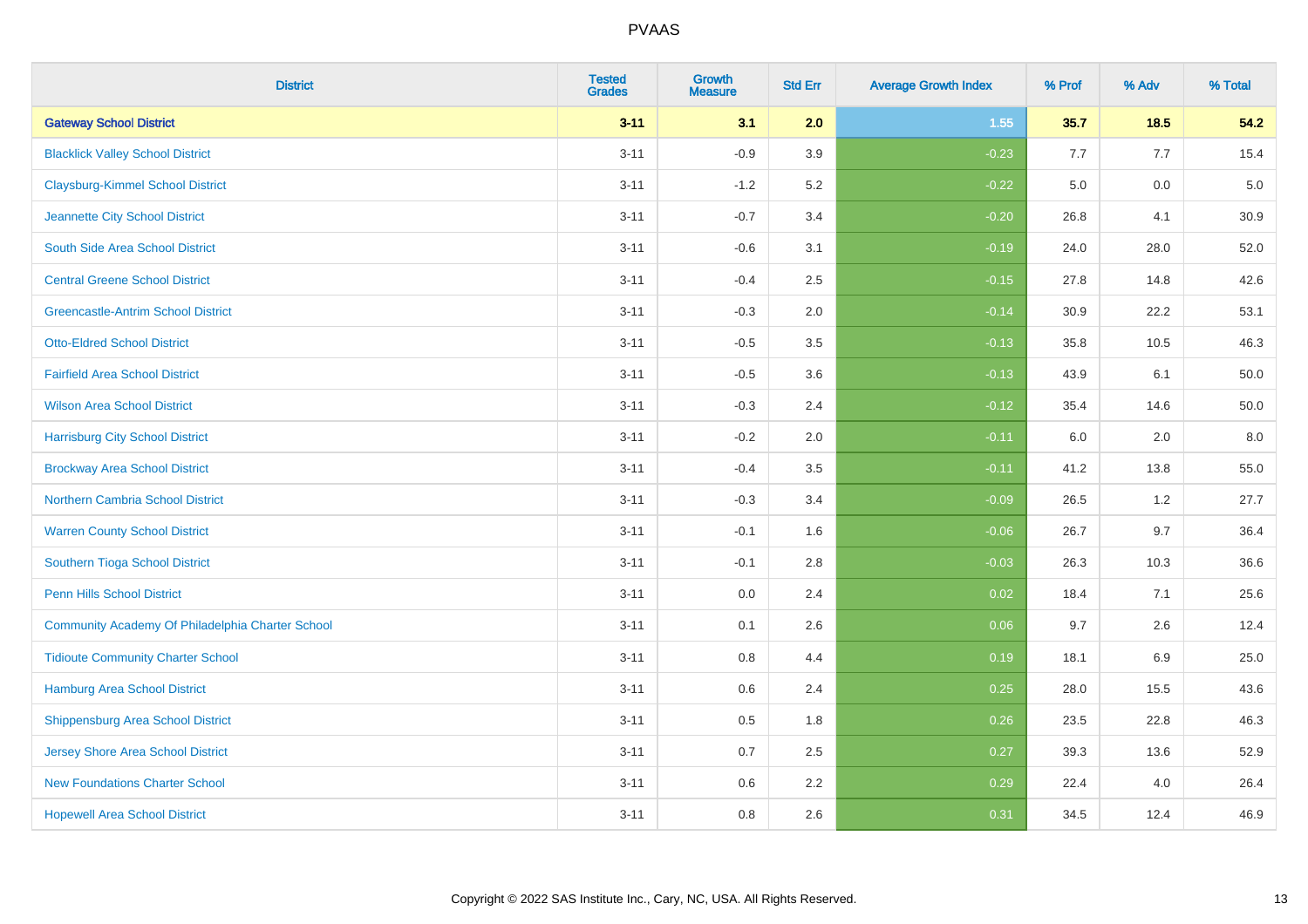| <b>District</b>                                | <b>Tested</b><br><b>Grades</b> | <b>Growth</b><br><b>Measure</b> | <b>Std Err</b> | <b>Average Growth Index</b> | % Prof | % Adv  | % Total |
|------------------------------------------------|--------------------------------|---------------------------------|----------------|-----------------------------|--------|--------|---------|
| <b>Gateway School District</b>                 | $3 - 11$                       | 3.1                             | 2.0            | 1.55                        | 35.7   | $18.5$ | 54.2    |
| <b>North Star School District</b>              | $3 - 11$                       | 1.1                             | 3.3            | 0.34                        | 26.2   | 20.0   | 46.2    |
| <b>Wattsburg Area School District</b>          | $3 - 11$                       | 1.0                             | 2.7            | 0.36                        | 20.4   | 12.4   | 32.7    |
| <b>Upper Adams School District</b>             | $3 - 11$                       | $0.9\,$                         | 2.5            | 0.37                        | 33.0   | 17.0   | 50.0    |
| Pennsylvania Cyber Charter School              | $3 - 11$                       | 0.6                             | 1.5            | 0.37                        | 20.8   | 8.1    | 28.9    |
| <b>Reach Cyber Charter School</b>              | $3 - 11$                       | 1.4                             | 3.6            | 0.40                        | 32.9   | 15.2   | 48.1    |
| <b>Austin Area School District</b>             | $3 - 11$                       | 2.6                             | 6.0            | 0.43                        | 25.0   | 18.8   | 43.8    |
| <b>Brentwood Borough School District</b>       | $3 - 11$                       | 1.3                             | 3.0            | 0.44                        | 20.2   | 16.0   | 36.2    |
| Juniata Valley School District                 | $3 - 11$                       | 1.6                             | 3.2            | 0.51                        | 23.1   | 9.4    | 32.5    |
| Shenango Area School District                  | $3 - 11$                       | 1.7                             | 3.2            | 0.52                        | 41.4   | 13.8   | 55.3    |
| <b>Seneca Valley School District</b>           | $3 - 11$                       | 0.8                             | 1.4            | 0.54                        | 40.6   | 25.2   | 65.8    |
| <b>Oley Valley School District</b>             | $3 - 11$                       | 1.4                             | 2.4            | 0.56                        | 37.4   | 23.9   | 61.4    |
| <b>Upper Moreland Township School District</b> | $3 - 11$                       | 1.1                             | 2.0            | 0.56                        | 24.8   | 26.6   | 51.3    |
| <b>Bensalem Township School District</b>       | $3 - 11$                       | 1.0                             | 1.6            | 0.63                        | 24.3   | 10.7   | 34.9    |
| <b>Springfield School District</b>             | $3 - 11$                       | 1.2                             | 1.7            | 0.69                        | 31.8   | 25.2   | 56.9    |
| <b>Williams Valley School District</b>         | $3 - 11$                       | 2.6                             | 3.7            | 0.69                        | 17.0   | 5.1    | 22.0    |
| <b>Mercer Area School District</b>             | $3 - 11$                       | $2.2\,$                         | 3.1            | 0.70                        | 24.4   | 11.8   | 36.2    |
| <b>Forest Hills School District</b>            | $3 - 11$                       | 1.8                             | 2.5            | 0.71                        | 28.8   | 10.3   | 39.1    |
| <b>Tunkhannock Area School District</b>        | $3 - 11$                       | 1.4                             | 2.0            | 0.71                        | 29.8   | 18.1   | 47.9    |
| <b>School Lane Charter School</b>              | $3 - 11$                       | 2.6                             | 3.6            | 0.72                        | 23.1   | 18.7   | 41.8    |
| <b>Lewisburg Area School District</b>          | $3 - 11$                       | 1.7                             | 2.4            | 0.72                        | 35.9   | 35.9   | 71.8    |
| <b>Penn-Delco School District</b>              | $3 - 11$                       | 1.3                             | 1.8            | 0.75                        | 26.5   | 12.6   | 39.1    |
| <b>Moon Area School District</b>               | $3 - 11$                       | 1.5                             | 1.8            | 0.86                        | 34.5   | 25.5   | 60.0    |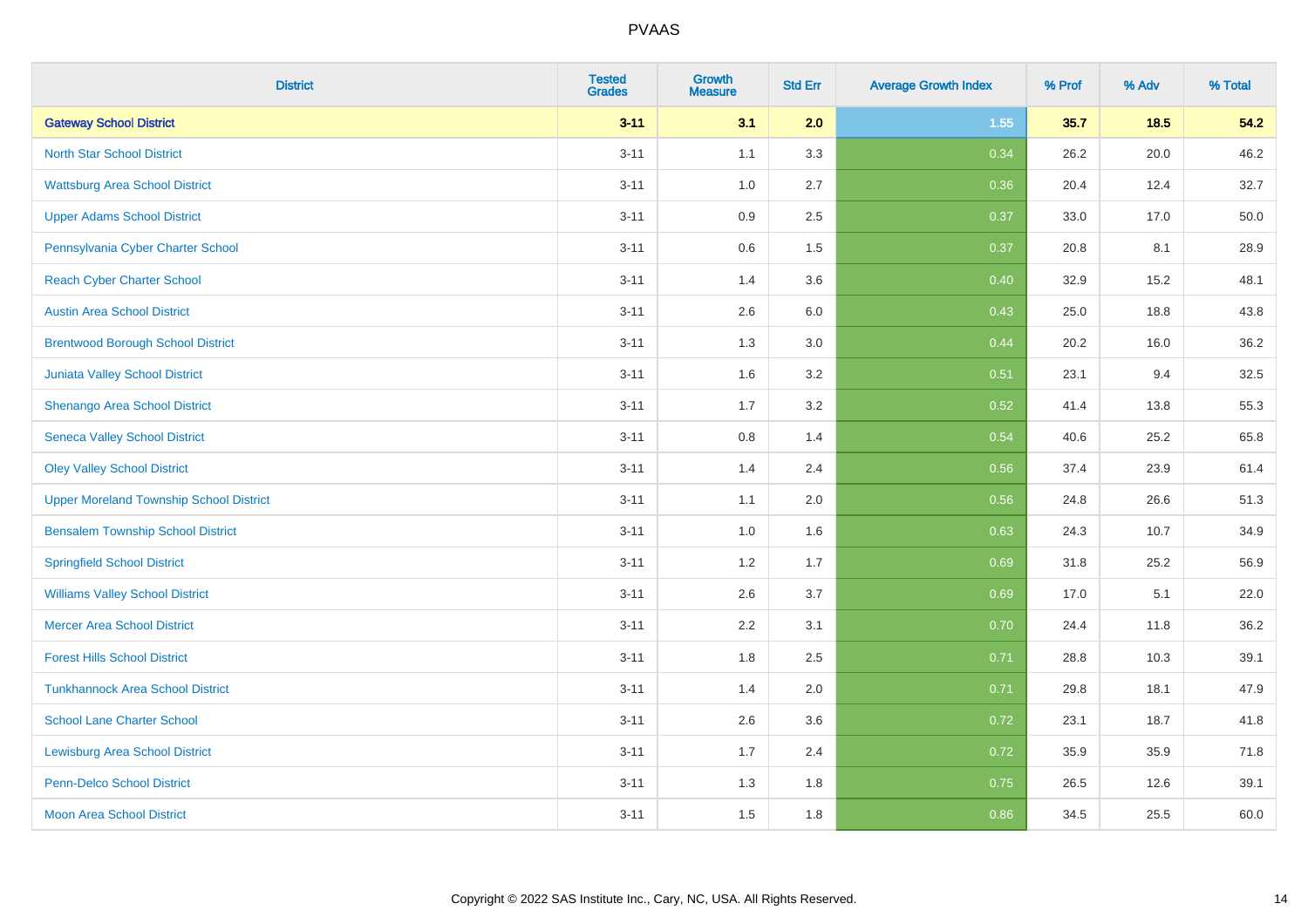| <b>District</b>                           | <b>Tested</b><br><b>Grades</b> | <b>Growth</b><br><b>Measure</b> | <b>Std Err</b> | <b>Average Growth Index</b> | % Prof | % Adv  | % Total |
|-------------------------------------------|--------------------------------|---------------------------------|----------------|-----------------------------|--------|--------|---------|
| <b>Gateway School District</b>            | $3 - 11$                       | 3.1                             | 2.0            | $1.55$                      | 35.7   | $18.5$ | 54.2    |
| <b>Blackhawk School District</b>          | $3 - 11$                       | 2.0                             | 2.3            | 0.87                        | 34.6   | 20.7   | 55.3    |
| Aspira Bilingual Cyber Charter School     | $3 - 11$                       | 5.1                             | 5.8            | 0.87                        | 4.8    | 0.0    | 4.8     |
| Hope For Hyndman Charter School           | $3 - 11$                       | 5.1                             | 5.8            | 0.88                        | 14.3   | 7.1    | 21.4    |
| <b>Clarion Area School District</b>       | $3 - 11$                       | 3.2                             | 3.7            | 0.88                        | 31.7   | 13.3   | 45.0    |
| West Jefferson Hills School District      | $3 - 11$                       | 1.9                             | 1.9            | 0.99                        | 34.8   | 27.3   | 62.1    |
| <b>Galeton Area School District</b>       | $3 - 11$                       | 5.4                             | 5.4            | 1.01                        | 33.3   | 22.2   | 55.6    |
| <b>Sharpsville Area School District</b>   | $3 - 11$                       | 3.8                             | 3.7            | 1.04                        | 41.1   | 23.2   | 64.3    |
| <b>Bermudian Springs School District</b>  | $3 - 11$                       | 2.5                             | 2.4            | 1.05                        | 31.8   | 23.5   | 55.3    |
| <b>Haverford Township School District</b> | $3 - 11$                       | 1.4                             | 1.4            | 1.05                        | 36.7   | 26.3   | 63.0    |
| <b>Athens Area School District</b>        | $3 - 11$                       | 2.6                             | 2.3            | 1.11                        | 34.9   | 12.3   | 47.3    |
| <b>Esperanza Cyber Charter School</b>     | $3 - 11$                       | 7.1                             | 6.1            | $1.15$                      | 8.8    | 2.9    | 11.8    |
| <b>Solanco School District</b>            | $3 - 11$                       | 2.2                             | 1.8            | 1.18                        | 27.2   | 15.0   | 42.3    |
| Johnsonburg Area School District          | $3 - 11$                       | 5.0                             | 3.9            | 1.27                        | 35.5   | 11.8   | 47.4    |
| Pennsylvania Virtual Charter School       | $3 - 11$                       | 4.4                             | 3.4            | 1.31                        | 29.8   | 21.2   | 51.0    |
| <b>Ringgold School District</b>           | $3 - 11$                       | 2.9                             | 2.2            | 1.32                        | 23.8   | 13.3   | 37.1    |
| <b>Keystone School District</b>           | $3 - 11$                       | 7.8                             | 5.7            | 1.37                        | 35.0   | 45.0   | 80.0    |
| Philipsburg-Osceola Area School District  | $3 - 11$                       | 4.1                             | 3.0            | 1.37                        | 22.5   | 16.2   | 38.8    |
| <b>Western Wayne School District</b>      | $3 - 11$                       | 3.6                             | 2.6            | 1.39                        | 30.8   | 16.2   | 47.0    |
| <b>Midd-West School District</b>          | $3 - 11$                       | 3.6                             | 2.6            | 1.42                        | 28.6   | 25.0   | 53.6    |
| <b>Conestoga Valley School District</b>   | $3 - 11$                       | 2.4                             | 1.7            | 1.43                        | 35.0   | 23.5   | 58.5    |
| <b>Gateway School District</b>            | $3 - 11$                       | 3.1                             | 2.0            | 1.55                        | 35.7   | 18.5   | 54.2    |
| <b>Fort Leboeuf School District</b>       | $3 - 11$                       | 3.5                             | 2.2            | 1.58                        | 32.0   | 16.8   | 48.8    |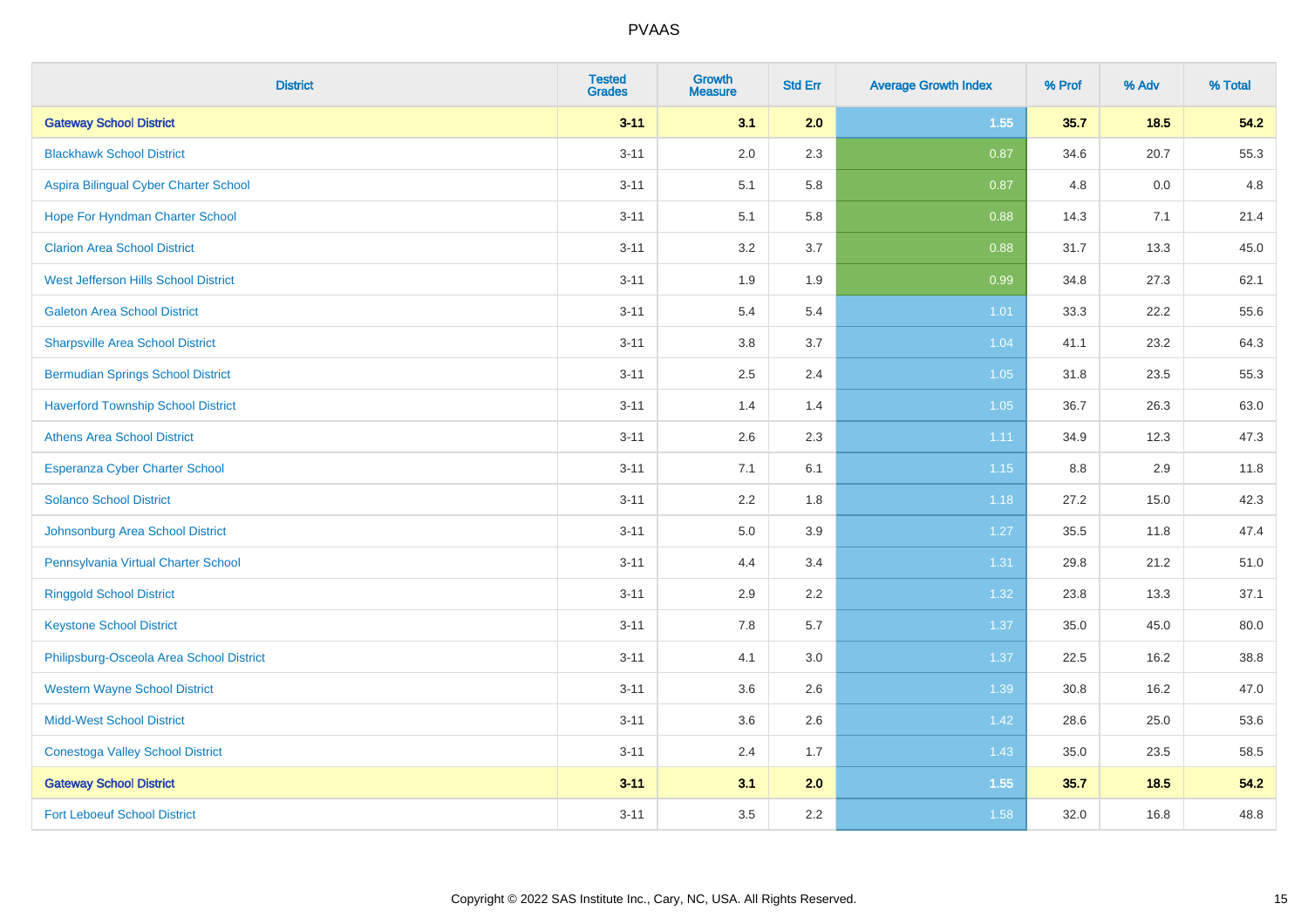| <b>District</b>                                | <b>Tested</b><br><b>Grades</b> | <b>Growth</b><br><b>Measure</b> | <b>Std Err</b> | <b>Average Growth Index</b> | % Prof | % Adv | % Total |
|------------------------------------------------|--------------------------------|---------------------------------|----------------|-----------------------------|--------|-------|---------|
| <b>Gateway School District</b>                 | $3 - 11$                       | 3.1                             | 2.0            | 1.55                        | 35.7   | 18.5  | 54.2    |
| <b>Salisbury Township School District</b>      | $3 - 11$                       | 5.8                             | 3.6            | 1.62                        | 24.4   | 12.6  | 37.0    |
| <b>Halifax Area School District</b>            | $3 - 11$                       | 5.8                             | 3.5            | 1.64                        | 32.1   | 18.9  | 50.9    |
| <b>Penn-Trafford School District</b>           | $3 - 11$                       | 2.9                             | 1.8            | 1.68                        | 46.3   | 26.2  | 72.5    |
| <b>Port Allegany School District</b>           | $3 - 11$                       | 6.5                             | 3.7            | 1.74                        | 26.4   | 11.3  | 37.7    |
| Mt Lebanon School District                     | $3 - 11$                       | 2.4                             | 1.3            | 1.79                        | 39.3   | 37.4  | 76.8    |
| Leechburg Area School District                 | $3 - 11$                       | 7.0                             | 3.9            | 1.79                        | 37.7   | 4.9   | 42.6    |
| <b>Sayre Area School District</b>              | $3 - 11$                       | 5.8                             | 3.2            | 1.81                        | 30.3   | 21.0  | 51.3    |
| Perkiomen Valley School District               | $3 - 11$                       | 2.7                             | 1.5            | 1.83                        | 35.0   | 25.3  | 60.3    |
| <b>United School District</b>                  | $3 - 11$                       | 6.3                             | 3.3            | 1.89                        | 38.8   | 16.3  | 55.0    |
| Eastern Lebanon County School District         | $3 - 11$                       | 4.0                             | 2.1            | 1.89                        | 23.5   | 11.5  | 35.0    |
| <b>Spring Grove Area School District</b>       | $3 - 11$                       | 3.9                             | 2.0            | 1.90                        | 30.0   | 23.0  | 53.0    |
| South Middleton School District                | $3 - 11$                       | 4.4                             | 2.2            | 1.95                        | 31.1   | 16.4  | 47.5    |
| <b>Keystone Central School District</b>        | $3 - 11$                       | 3.6                             | 1.8            | 2.04                        | 27.1   | 14.6  | 41.8    |
| Northampton Area School District               | $3 - 11$                       | 3.2                             | 1.5            | 2.05                        | 29.8   | 17.9  | 47.7    |
| Northeastern York School District              | $3 - 11$                       | $3.8\,$                         | 1.8            | 2.11                        | 32.7   | 21.0  | 53.7    |
| <b>Muncy School District</b>                   | $3 - 11$                       | 6.9                             | 3.3            | 2.12                        | 37.6   | 18.8  | 56.4    |
| <b>Brookville Area School District</b>         | $3 - 11$                       | 6.8                             | 3.1            | 2.19                        | 46.1   | 14.6  | 60.7    |
| <b>Mastery Charter School - Hardy Williams</b> | $3 - 11$                       | $6.6\,$                         | 3.0            | 2.21                        | 24.7   | 1.2   | 25.9    |
| <b>Blue Ridge School District</b>              | $3 - 11$                       | 8.3                             | 3.7            | 2.24                        | 29.6   | 9.3   | 38.9    |
| East Pennsboro Area School District            | $3 - 11$                       | 4.8                             | 2.1            | 2.26                        | 36.8   | 16.9  | 53.7    |
| <b>Brandywine Heights Area School District</b> | $3 - 11$                       | 5.8                             | 2.6            | 2.27                        | 27.7   | 28.6  | 56.2    |
| Huntingdon Area School District                | $3 - 11$                       | 5.8                             | 2.6            | 2.28                        | 27.8   | 17.4  | 45.2    |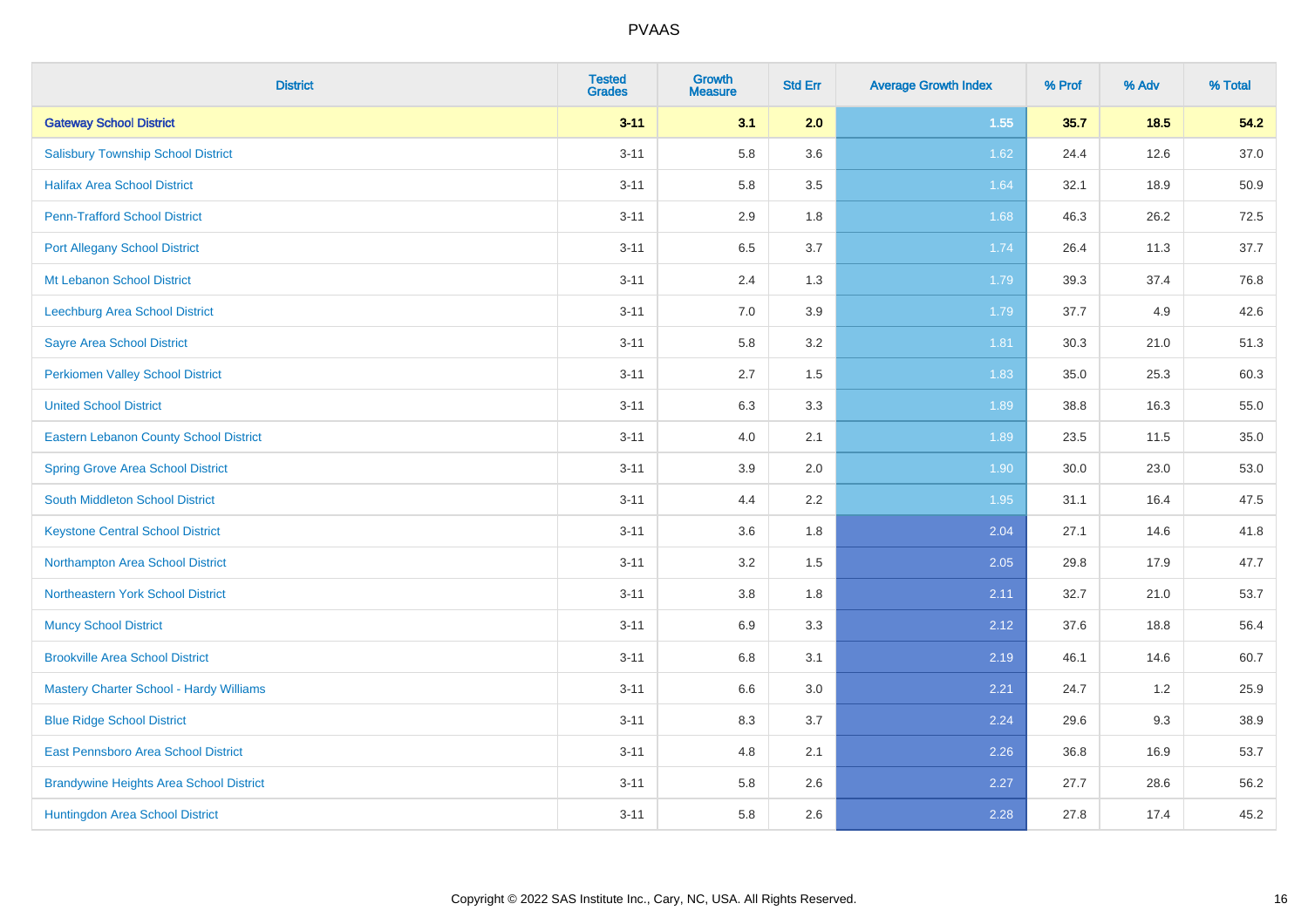| <b>District</b>                           | <b>Tested</b><br><b>Grades</b> | <b>Growth</b><br><b>Measure</b> | <b>Std Err</b> | <b>Average Growth Index</b> | % Prof | % Adv | % Total |
|-------------------------------------------|--------------------------------|---------------------------------|----------------|-----------------------------|--------|-------|---------|
| <b>Gateway School District</b>            | $3 - 11$                       | 3.1                             | 2.0            | 1.55                        | 35.7   | 18.5  | 54.2    |
| <b>Red Lion Area School District</b>      | $3 - 11$                       | 4.5                             | 1.9            | 2.31                        | 32.3   | 21.5  | 53.8    |
| <b>Bentworth School District</b>          | $3 - 11$                       | 7.0                             | 3.0            | 2.36                        | 26.6   | 17.0  | 43.6    |
| <b>Homer-Center School District</b>       | $3 - 11$                       | 8.8                             | 3.5            | 2.53                        | 38.0   | 17.7  | 55.8    |
| <b>Palisades School District</b>          | $3 - 11$                       | 7.7                             | 2.9            | 2.66                        | 27.8   | 20.3  | 48.1    |
| <b>Bedford Area School District</b>       | $3 - 11$                       | 6.4                             | 2.4            | 2.68                        | 31.0   | 20.6  | 51.6    |
| Saint Marys Area School District          | $3 - 11$                       | 6.0                             | 2.2            | 2.69                        | 35.4   | 18.3  | 53.7    |
| <b>Crawford Central School District</b>   | $3 - 11$                       | 5.7                             | 2.1            | 2.71                        | 26.4   | 15.8  | 42.1    |
| <b>Great Valley School District</b>       | $3 - 11$                       | 5.4                             | 2.0            | 2.77                        | 33.8   | 33.5  | 67.3    |
| <b>Canton Area School District</b>        | $3 - 11$                       | 8.4                             | 2.9            | 2.92                        | 13.8   | 23.0  | 36.8    |
| <b>Bald Eagle Area School District</b>    | $3 - 11$                       | 7.6                             | 2.5            | 3.00                        | 31.6   | 15.6  | 47.3    |
| <b>Line Mountain School District</b>      | $3 - 11$                       | 11.7                            | 3.9            | 3.01                        | 40.4   | 42.3  | 82.7    |
| <b>Lower Dauphin School District</b>      | $3 - 11$                       | 5.3                             | 1.8            | 3.03                        | 30.6   | 26.8  | 57.5    |
| <b>Upper Perkiomen School District</b>    | $3 - 11$                       | 5.7                             | 1.9            | 3.04                        | 25.4   | 19.9  | 45.4    |
| <b>Greenwood School District</b>          | $3 - 11$                       | 11.3                            | 3.6            | 3.14                        | 31.2   | 32.8  | 63.9    |
| <b>Avon Grove Charter School</b>          | $3 - 11$                       | 9.8                             | 3.1            | 3.18                        | 32.4   | 26.0  | 58.4    |
| <b>Penncrest School District</b>          | $3 - 11$                       | 6.0                             | 1.9            | 3.24                        | 31.1   | 16.9  | 48.0    |
| <b>Upper Dauphin Area School District</b> | $3 - 11$                       | 16.5                            | 5.1            | 3.26                        | 37.5   | 26.8  | 64.3    |
| <b>Steel Valley School District</b>       | $3 - 11$                       | 11.1                            | 3.3            | 3.33                        | 34.8   | 10.1  | 44.9    |
| South Fayette Township School District    | $3 - 11$                       | 6.0                             | 1.8            | 3.33                        | 32.2   | 38.3  | 70.5    |
| <b>Bellefonte Area School District</b>    | $3 - 11$                       | 6.7                             | 2.0            | 3.34                        | 28.8   | 21.5  | 50.2    |
| <b>Conrad Weiser Area School District</b> | $3 - 11$                       | 7.1                             | 2.1            | 3.34                        | 28.2   | 14.4  | 42.6    |
| <b>Wilmington Area School District</b>    | $3 - 11$                       | 11.1                            | 3.3            | 3.37                        | 29.8   | 26.2  | 56.0    |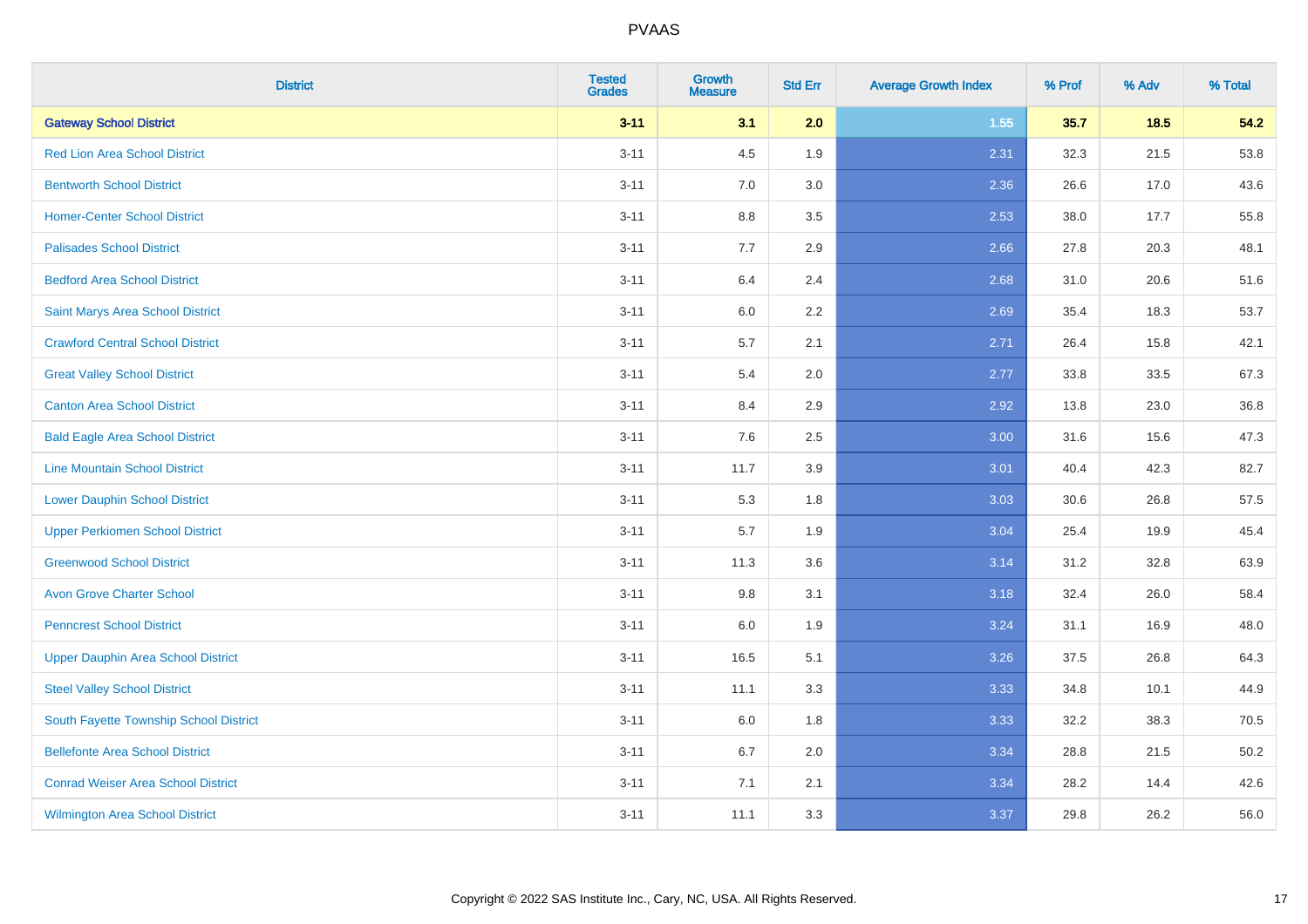| <b>District</b>                                | <b>Tested</b><br><b>Grades</b> | Growth<br><b>Measure</b> | <b>Std Err</b> | <b>Average Growth Index</b> | % Prof | % Adv | % Total |
|------------------------------------------------|--------------------------------|--------------------------|----------------|-----------------------------|--------|-------|---------|
| <b>Gateway School District</b>                 | $3 - 11$                       | 3.1                      | 2.0            | 1.55                        | 35.7   | 18.5  | 54.2    |
| <b>Fairview School District</b>                | $3 - 11$                       | 8.3                      | 2.4            | 3.43                        | 41.9   | 34.9  | 76.7    |
| <b>North Pocono School District</b>            | $3 - 11$                       | 13.1                     | 3.7            | 3.54                        | 31.4   | 33.3  | 64.7    |
| <b>York Suburban School District</b>           | $3 - 11$                       | $7.4$                    | 2.1            | 3.55                        | 24.9   | 31.2  | 56.1    |
| Oil City Area School District                  | $3 - 11$                       | 8.6                      | 2.4            | 3.56                        | 29.1   | 13.1  | 42.2    |
| <b>Reading School District</b>                 | $3 - 11$                       | 4.3                      | 1.2            | 3.71                        | 16.8   | 6.0   | 22.8    |
| <b>Spring Cove School District</b>             | $3 - 11$                       | 9.1                      | 2.4            | 3.77                        | 31.8   | 25.4  | 57.1    |
| <b>Hampton Township School District</b>        | $3 - 11$                       | 7.4                      | 2.0            | 3.79                        | 37.9   | 39.2  | 77.0    |
| <b>Hazleton Area School District</b>           | $3 - 11$                       | 6.0                      | 1.6            | 3.85                        | 20.5   | 9.0   | 29.5    |
| <b>Warrior Run School District</b>             | $3 - 11$                       | 10.5                     | 2.7            | 3.86                        | 34.1   | 16.8  | 50.9    |
| <b>Dallas School District</b>                  | $3 - 11$                       | 8.1                      | 2.1            | 3.87                        | 32.4   | 22.4  | 54.8    |
| <b>Phoenixville Area School District</b>       | $3 - 11$                       | 7.3                      | 1.8            | 3.96                        | 32.3   | 27.6  | 59.8    |
| <b>Abington Heights School District</b>        | $3 - 11$                       | 6.7                      | 1.7            | 4.00                        | 33.8   | 31.7  | 65.5    |
| Downingtown Area School District               | $3 - 11$                       | 4.4                      | 1.1            | 4.06                        | 30.1   | 32.0  | 62.2    |
| <b>Ephrata Area School District</b>            | $3 - 11$                       | 6.8                      | 1.7            | 4.08                        | 31.6   | 17.1  | 48.8    |
| <b>Valley View School District</b>             | $3 - 11$                       | 9.3                      | 2.2            | 4.18                        | 26.6   | 23.1  | 49.7    |
| <b>Laurel School District</b>                  | $3 - 11$                       | 13.0                     | 3.1            | 4.19                        | 30.3   | 15.7  | 46.1    |
| Pennsylvania Leadership Charter School         | $3 - 11$                       | 8.0                      | 1.9            | 4.22                        | 33.1   | 27.8  | 60.9    |
| <b>Wallenpaupack Area School District</b>      | $3 - 11$                       | 8.8                      | 2.1            | 4.28                        | 28.5   | 18.9  | 47.4    |
| <b>Coudersport Area School District</b>        | $3 - 11$                       | 14.8                     | 3.4            | 4.33                        | 34.7   | 28.0  | 62.7    |
| <b>Lower Moreland Township School District</b> | $3 - 11$                       | 8.7                      | 2.0            | 4.35                        | 38.2   | 33.2  | 71.4    |
| <b>Pennsbury School District</b>               | $3 - 11$                       | 5.6                      | 1.3            | 4.38                        | 37.7   | 27.7  | 65.4    |
| Northern York County School District           | $3 - 11$                       | 8.4                      | 1.8            | 4.63                        | 24.3   | 23.1  | 47.4    |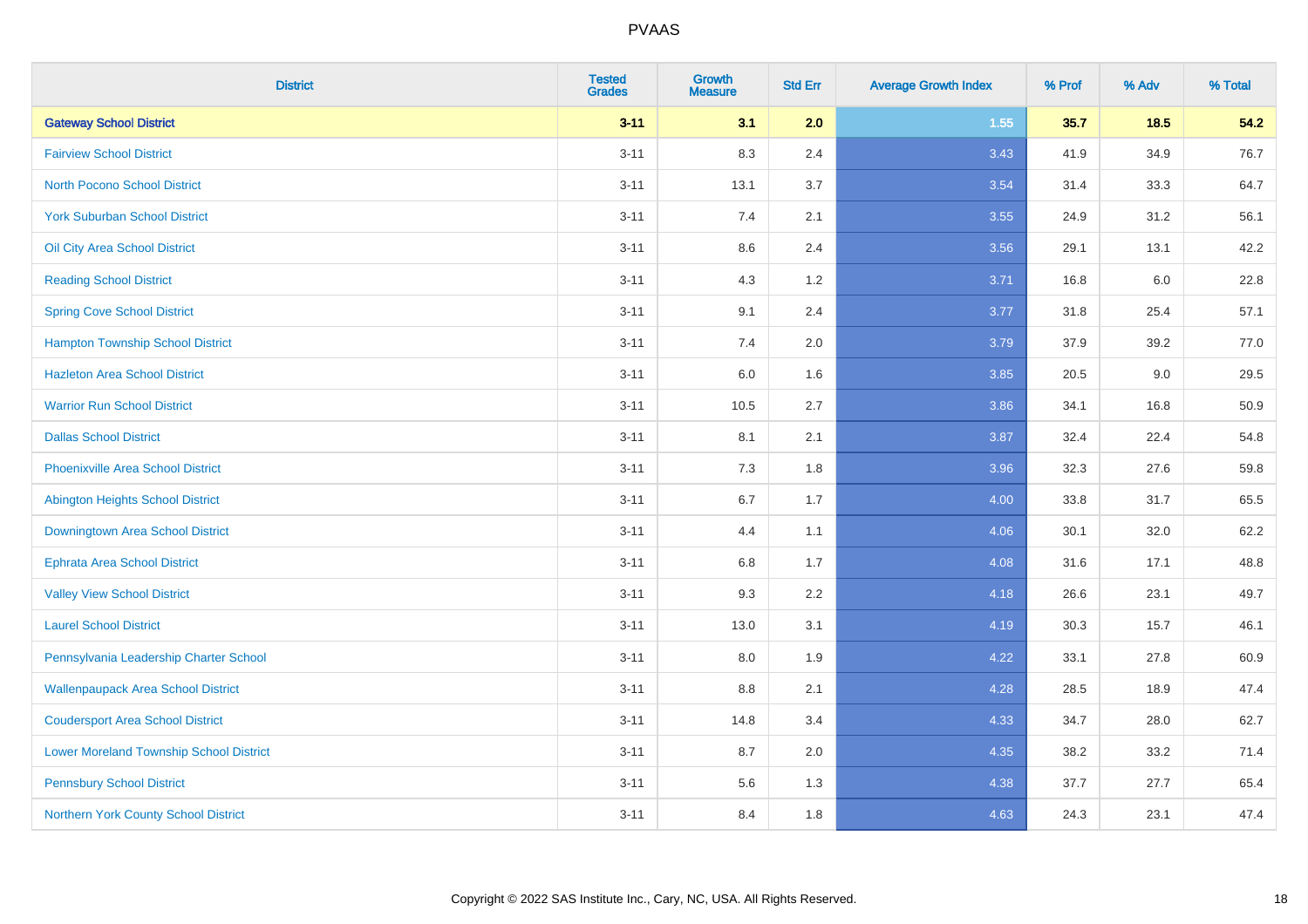| <b>District</b>                              | <b>Tested</b><br><b>Grades</b> | <b>Growth</b><br><b>Measure</b> | <b>Std Err</b> | <b>Average Growth Index</b> | % Prof | % Adv  | % Total |
|----------------------------------------------|--------------------------------|---------------------------------|----------------|-----------------------------|--------|--------|---------|
| <b>Gateway School District</b>               | $3 - 11$                       | 3.1                             | 2.0            | 1.55                        | 35.7   | $18.5$ | 54.2    |
| <b>Stroudsburg Area School District</b>      | $3 - 11$                       | 7.5                             | 1.6            | 4.70                        | 30.4   | 18.3   | 48.7    |
| <b>West Perry School District</b>            | $3 - 11$                       | 11.0                            | 2.3            | 4.76                        | 26.9   | 20.5   | 47.4    |
| <b>Lakeland School District</b>              | $3 - 11$                       | 13.3                            | 2.8            | 4.80                        | 22.2   | 21.2   | 43.4    |
| <b>Penn Manor School District</b>            | $3 - 11$                       | 7.1                             | 1.5            | 4.82                        | 26.7   | 20.5   | 47.2    |
| <b>Iroquois School District</b>              | $3 - 11$                       | 13.6                            | 2.8            | 4.83                        | 33.3   | 16.0   | 49.4    |
| <b>Lehighton Area School District</b>        | $3 - 11$                       | 11.4                            | 2.4            | 4.84                        | 30.5   | 24.9   | 55.3    |
| <b>Belle Vernon Area School District</b>     | $3 - 11$                       | 11.1                            | 2.3            | 4.88                        | 31.6   | 25.4   | 57.1    |
| <b>Quaker Valley School District</b>         | $3 - 11$                       | 12.2                            | 2.5            | 4.90                        | 39.5   | 26.4   | 65.9    |
| <b>Berlin Brothersvalley School District</b> | $3 - 11$                       | 19.6                            | 4.0            | 4.93                        | 28.3   | 41.3   | 69.6    |
| <b>West Branch Area School District</b>      | $3 - 11$                       | 17.0                            | 3.3            | 5.20                        | 47.1   | 19.1   | 66.2    |
| <b>Cornwall-Lebanon School District</b>      | $3 - 11$                       | 8.2                             | 1.6            | 5.24                        | 28.0   | 20.5   | 48.6    |
| Lake-Lehman School District                  | $3 - 11$                       | 14.9                            | 2.8            | 5.34                        | 25.8   | 22.5   | 48.3    |
| <b>Pine-Richland School District</b>         | $3 - 11$                       | 9.3                             | 1.7            | 5.56                        | 42.3   | 35.8   | 78.1    |
| <b>Pequea Valley School District</b>         | $3 - 11$                       | 18.0                            | 3.1            | 5.74                        | 29.2   | 37.5   | 66.7    |
| <b>Harbor Creek School District</b>          | $3 - 11$                       | 13.4                            | 2.3            | 5.80                        | 34.5   | 40.7   | 75.2    |
| <b>Punxsutawney Area School District</b>     | $3 - 11$                       | 15.8                            | 2.7            | 5.83                        | 18.6   | 29.0   | 47.6    |
| Indiana Area School District                 | $3 - 11$                       | 12.0                            | 2.0            | 5.98                        | 30.0   | 30.4   | 60.3    |
| <b>Agora Cyber Charter School</b>            | $3 - 11$                       | 14.6                            | 2.4            | 6.03                        | 24.7   | 19.5   | 44.2    |
| <b>Franklin Regional School District</b>     | $3 - 11$                       | 11.3                            | 1.8            | 6.13                        | 30.0   | 35.0   | 65.0    |
| <b>Tuscarora School District</b>             | $3 - 11$                       | 13.4                            | 2.2            | 6.20                        | 37.1   | 26.3   | 63.4    |
| <b>Armstrong School District</b>             | $3 - 11$                       | 9.8                             | 1.6            | 6.22                        | 32.8   | 24.6   | 57.4    |
| <b>Cocalico School District</b>              | $3 - 11$                       | 12.3                            | 1.9            | 6.48                        | 28.2   | 32.3   | 60.5    |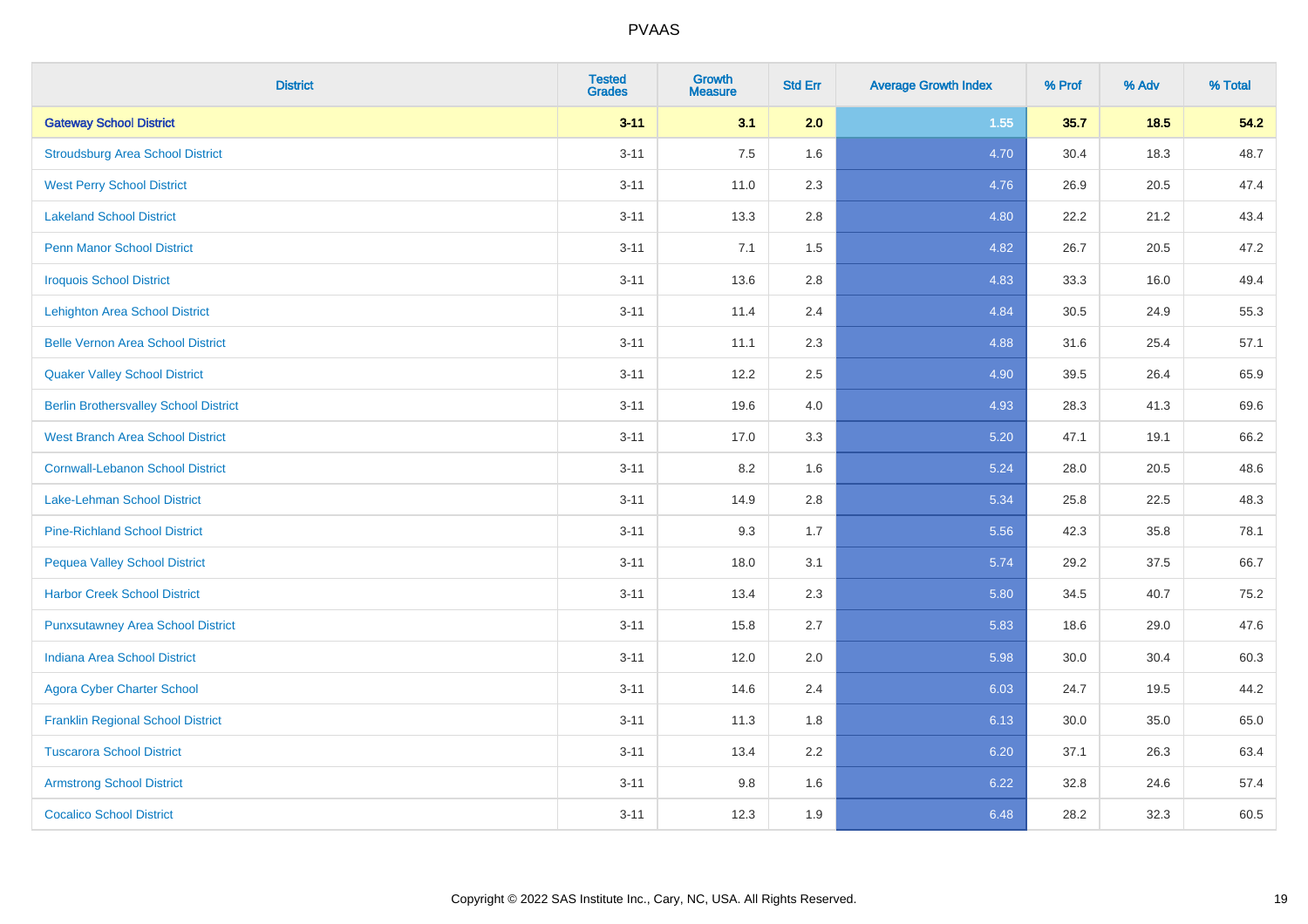| <b>District</b>                               | <b>Tested</b><br><b>Grades</b> | <b>Growth</b><br><b>Measure</b> | <b>Std Err</b> | <b>Average Growth Index</b> | % Prof | % Adv | % Total |
|-----------------------------------------------|--------------------------------|---------------------------------|----------------|-----------------------------|--------|-------|---------|
| <b>Gateway School District</b>                | $3 - 11$                       | 3.1                             | 2.0            | 1.55                        | 35.7   | 18.5  | 54.2    |
| <b>Manheim Central School District</b>        | $3 - 11$                       | 12.8                            | 2.0            | 6.52                        | 27.8   | 35.4  | 63.2    |
| <b>Neshaminy School District</b>              | $3 - 11$                       | 8.6                             | 1.3            | 6.56                        | 31.3   | 23.9  | 55.2    |
| <b>Millcreek Township School District</b>     | $3 - 11$                       | 9.1                             | 1.4            | 6.61                        | 34.5   | 30.1  | 64.6    |
| <b>Methacton School District</b>              | $3 - 11$                       | 11.0                            | 1.6            | 6.94                        | 36.0   | 33.6  | 69.6    |
| <b>Whitehall-Coplay School District</b>       | $3 - 11$                       | 11.8                            | 1.7            | 7.06                        | 32.3   | 21.7  | 54.0    |
| <b>Upper Merion Area School District</b>      | $3 - 11$                       | 14.0                            | 2.0            | 7.15                        | 34.4   | 32.6  | 67.0    |
| <b>Danville Area School District</b>          | $3 - 11$                       | 18.4                            | 2.6            | 7.19                        | 32.0   | 46.1  | 78.1    |
| <b>Mountain View School District</b>          | $3 - 11$                       | 24.2                            | 3.4            | 7.20                        | 45.8   | 37.3  | 83.0    |
| <b>East Penn School District</b>              | $3 - 11$                       | 8.9                             | 1.2            | 7.61                        | 32.8   | 26.4  | 59.2    |
| <b>Mifflin County School District</b>         | $3 - 11$                       | 12.3                            | 1.6            | 7.69                        | 35.1   | 15.1  | 50.3    |
| <b>Upper Saint Clair School District</b>      | $3 - 11$                       | 13.8                            | 1.8            | 7.86                        | 32.2   | 44.5  | 76.7    |
| <b>Peters Township School District</b>        | $3 - 11$                       | 14.1                            | 1.7            | 8.16                        | 35.2   | 41.6  | 76.8    |
| <b>Saucon Valley School District</b>          | $3 - 11$                       | 18.9                            | 2.2            | 8.48                        | 26.0   | 39.6  | 65.6    |
| <b>Southern York County School District</b>   | $3 - 11$                       | 15.5                            | 1.8            | 8.48                        | 37.6   | 29.2  | 66.8    |
| <b>Marple Newtown School District</b>         | $3 - 11$                       | 20.6                            | 2.3            | 8.95                        | 31.1   | 42.7  | 73.8    |
| Palmyra Area School District                  | $3 - 11$                       | 16.2                            | 1.8            | 9.02                        | 38.8   | 34.0  | 72.8    |
| <b>Unionville-Chadds Ford School District</b> | $3 - 11$                       | 15.8                            | 1.7            | 9.12                        | 31.2   | 48.0  | 79.2    |
| <b>Wayne Highlands School District</b>        | $3 - 11$                       | 22.5                            | 2.5            | 9.16                        | 33.8   | 40.4  | 74.2    |
| Fox Chapel Area School District               | $3 - 11$                       | 17.6                            | 1.9            | 9.47                        | 22.9   | 52.0  | 74.9    |
| <b>Delaware Valley School District</b>        | $3 - 11$                       | 15.7                            | 1.6            | 9.62                        | 36.7   | 32.1  | 68.8    |
| New Hope-Solebury School District             | $3 - 11$                       | 28.8                            | 2.9            | 9.77                        | 31.6   | 50.0  | 81.6    |
| <b>Hempfield School District</b>              | $3 - 11$                       | 13.4                            | 1.3            | 10.53                       | 29.9   | 36.8  | 66.7    |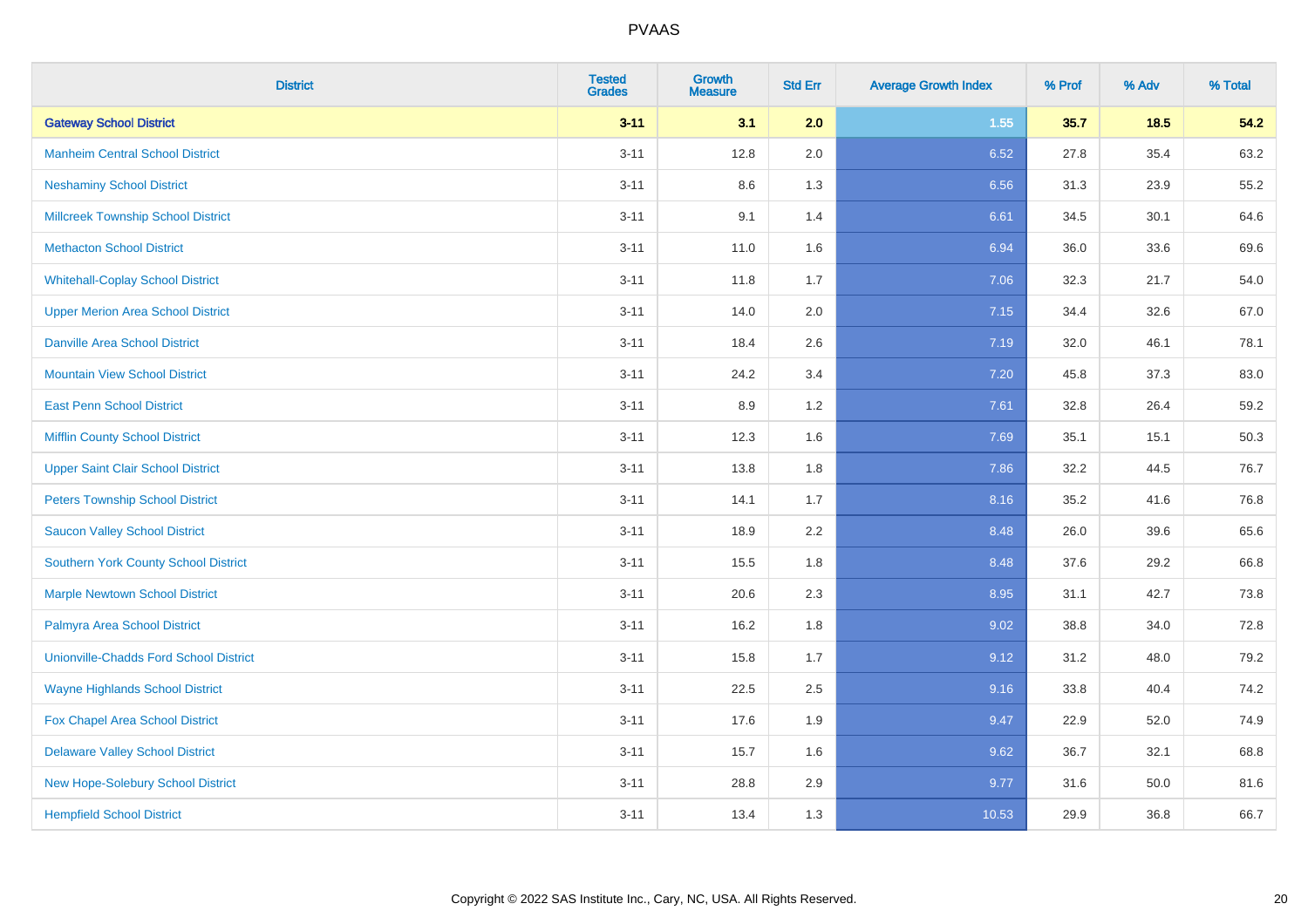| <b>District</b>                           | <b>Tested</b><br><b>Grades</b> | <b>Growth</b><br><b>Measure</b> | <b>Std Err</b> | <b>Average Growth Index</b> | % Prof | % Adv   | % Total |
|-------------------------------------------|--------------------------------|---------------------------------|----------------|-----------------------------|--------|---------|---------|
| <b>Gateway School District</b>            | $3 - 11$                       | 3.1                             | 2.0            | 1.55                        | 35.7   | 18.5    | 54.2    |
| <b>Warwick School District</b>            | $3 - 11$                       | 21.7                            | 1.8            | 11.76                       | 27.7   | 36.3    | 64.0    |
| <b>Littlestown Area School District</b>   | $3 - 11$                       | 28.7                            | 2.4            | 11.83                       | 38.4   | 29.3    | 67.7    |
| <b>Council Rock School District</b>       | $3 - 11$                       | 13.5                            | 1.1            | 12.27                       | 32.0   | 35.4    | 67.4    |
| <b>Souderton Area School District</b>     | $3 - 11$                       | 18.5                            | 1.4            | 12.86                       | 39.2   | 31.2    | 70.4    |
| <b>Colonial School District</b>           | $3 - 11$                       | 22.1                            | 1.6            | 13.55                       | 27.2   | 43.5    | 70.6    |
| <b>Spring-Ford Area School District</b>   | $3 - 11$                       | 16.6                            | 1.2            | 14.02                       | 30.4   | 45.3    | 75.7    |
| <b>Dallastown Area School District</b>    | $3 - 11$                       | 19.9                            | 1.4            | 14.14                       | 36.8   | 34.2    | 71.0    |
| <b>North Allegheny School District</b>    | $3 - 11$                       | 18.0                            | 1.3            | 14.25                       | 30.5   | 42.9    | 73.4    |
| <b>Lower Merion School District</b>       | $3 - 11$                       | 18.9                            | 1.2            | 15.42                       | 29.4   | 48.6    | 78.0    |
| North Penn School District                | $3 - 11$                       | 17.6                            | 1.0            | 17.53                       | 30.8   | 35.7    | 66.4    |
| <b>Central Bucks School District</b>      | $3 - 11$                       | 15.5                            | 0.9            | 17.94                       | 34.8   | 41.4    | 76.2    |
| <b>State College Area School District</b> | $3 - 11$                       | 24.5                            | 1.3            | 18.59                       | 31.9   | 46.9    | 78.8    |
| Norristown Area School District           | $3 - 12$                       | $-25.4$                         | 1.7            | $-15.35$                    | 10.6   | 1.8     | 12.4    |
| Philadelphia City School District         | $3 - 12$                       | $-7.8$                          | 0.6            | $-13.43$                    | 16.4   | 6.5     | 22.9    |
| <b>Allentown City School District</b>     | $3 - 12$                       | $-16.9$                         | 1.4            | $-12.37$                    | 5.9    | 0.4     | 6.3     |
| <b>York City School District</b>          | $3 - 12$                       | $-17.7$                         | 1.8            | $-10.05$                    | 3.2    | 0.7     | 3.9     |
| Ambridge Area School District             | $3 - 12$                       | $-19.4$                         | 2.5            | $-7.64$                     | 23.2   | 5.6     | 28.9    |
| <b>Lancaster School District</b>          | $3 - 12$                       | $-10.0$                         | 1.4            | $-7.22$                     | 9.0    | 3.9     | 12.8    |
| <b>Hempfield Area School District</b>     | $3 - 12$                       | $-10.2$                         | 1.6            | $-6.37$                     | 28.1   | 19.2    | 47.3    |
| <b>New Castle Area School District</b>    | $3 - 12$                       | $-13.6$                         | 2.3            | $-5.99$                     | 17.6   | $2.0\,$ | 19.5    |
| <b>West Mifflin Area School District</b>  | $3 - 12$                       | $-11.9$                         | 2.5            | $-4.77$                     | 15.9   | 4.0     | 19.9    |
| <b>Interboro School District</b>          | $3 - 12$                       | $-8.4$                          | 2.0            | $-4.27$                     | 27.6   | 6.4     | 34.1    |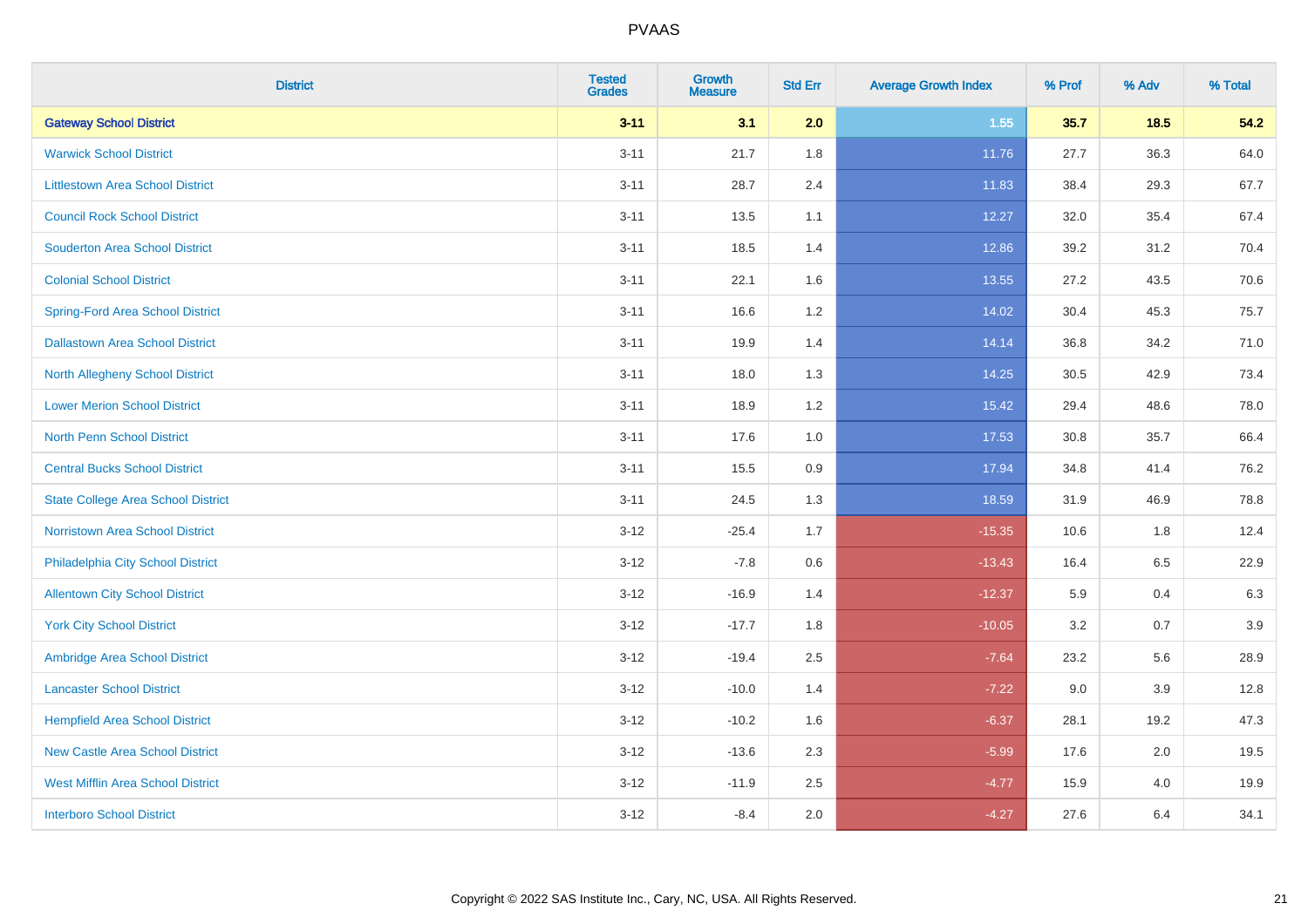| <b>District</b>                                        | <b>Tested</b><br><b>Grades</b> | <b>Growth</b><br><b>Measure</b> | <b>Std Err</b> | <b>Average Growth Index</b> | % Prof | % Adv   | % Total |
|--------------------------------------------------------|--------------------------------|---------------------------------|----------------|-----------------------------|--------|---------|---------|
| <b>Gateway School District</b>                         | $3 - 11$                       | 3.1                             | 2.0            | 1.55                        | 35.7   | $18.5$  | 54.2    |
| <b>Panther Valley School District</b>                  | $3 - 12$                       | $-13.3$                         | 3.2            | $-4.10$                     | 31.5   | 4.1     | 35.6    |
| <b>Scranton School District</b>                        | $3 - 12$                       | $-10.1$                         | 2.5            | $-4.04$                     | 20.0   | 7.7     | 27.7    |
| <b>Tussey Mountain School District</b>                 | $3 - 12$                       | $-13.0$                         | 3.3            | $-3.93$                     | 11.1   | 3.2     | 14.3    |
| <b>Grove City Area School District</b>                 | $3 - 12$                       | $-8.8$                          | 2.3            | $-3.89$                     | 25.6   | 16.4    | 42.0    |
| <b>Old Forge School District</b>                       | $3 - 12$                       | $-11.3$                         | 3.1            | $-3.62$                     | 28.6   | 13.2    | 41.8    |
| <b>West York Area School District</b>                  | $3 - 12$                       | $-9.8$                          | 2.7            | $-3.57$                     | 21.9   | 10.9    | 32.8    |
| <b>Montoursville Area School District</b>              | $3 - 12$                       | $-8.4$                          | 2.6            | $-3.17$                     | 38.8   | 18.2    | 57.0    |
| <b>Erie City School District</b>                       | $3 - 12$                       | $-4.5$                          | 1.4            | $-3.09$                     | 13.4   | 6.7     | 20.1    |
| <b>Quakertown Community School District</b>            | $3 - 12$                       | $-4.3$                          | 1.5            | $-2.79$                     | 33.8   | 20.1    | 53.8    |
| <b>Clarion-Limestone Area School District</b>          | $3 - 12$                       | $-10.0$                         | 3.6            | $-2.76$                     | 28.3   | 20.0    | 48.3    |
| Selinsgrove Area School District                       | $3 - 12$                       | $-5.7$                          | 2.1            | $-2.74$                     | 25.4   | 13.9    | 39.2    |
| <b>Turkeyfoot Valley Area School District</b>          | $3 - 12$                       | $-15.4$                         | 5.8            | $-2.66$                     | 3.8    | $3.8\,$ | 7.6     |
| <b>Union City Area School District</b>                 | $3 - 12$                       | $-8.7$                          | 3.3            | $-2.59$                     | 29.7   | 10.9    | 40.6    |
| <b>Greater Nanticoke Area School District</b>          | $3 - 12$                       | $-6.8$                          | 2.6            | $-2.58$                     | 15.2   | 8.9     | 24.1    |
| Catasauqua Area School District                        | $3 - 12$                       | $-7.3$                          | 2.8            | $-2.58$                     | 27.1   | 11.2    | 38.3    |
| Pocono Mountain School District                        | $3 - 12$                       | $-4.3$                          | 1.8            | $-2.43$                     | 35.5   | 17.1    | 52.6    |
| <b>Pottsville Area School District</b>                 | $3 - 12$                       | $-4.9$                          | 2.1            | $-2.36$                     | 21.8   | 7.9     | 29.6    |
| <b>Bristol Borough School District</b>                 | $3 - 12$                       | $-5.9$                          | 2.9            | $-2.00$                     | 27.8   | 3.3     | 31.1    |
| Lincoln Leadership Academy Charter School              | $3 - 12$                       | $-7.4$                          | 3.7            | $-1.99$                     | 6.4    | 2.1     | 8.5     |
| <b>Chester Charter Scholars Academy Charter School</b> | $3 - 12$                       | $-6.2$                          | 3.3            | $-1.88$                     | 2.2    | 0.0     | 2.2     |
| <b>Twin Valley School District</b>                     | $3 - 12$                       | $-3.2$                          | 1.9            | $-1.68$                     | 38.8   | 19.8    | 58.6    |
| <b>Woodland Hills School District</b>                  | $3 - 12$                       | $-4.2$                          | 2.5            | $-1.66$                     | 10.1   | 1.4     | 11.5    |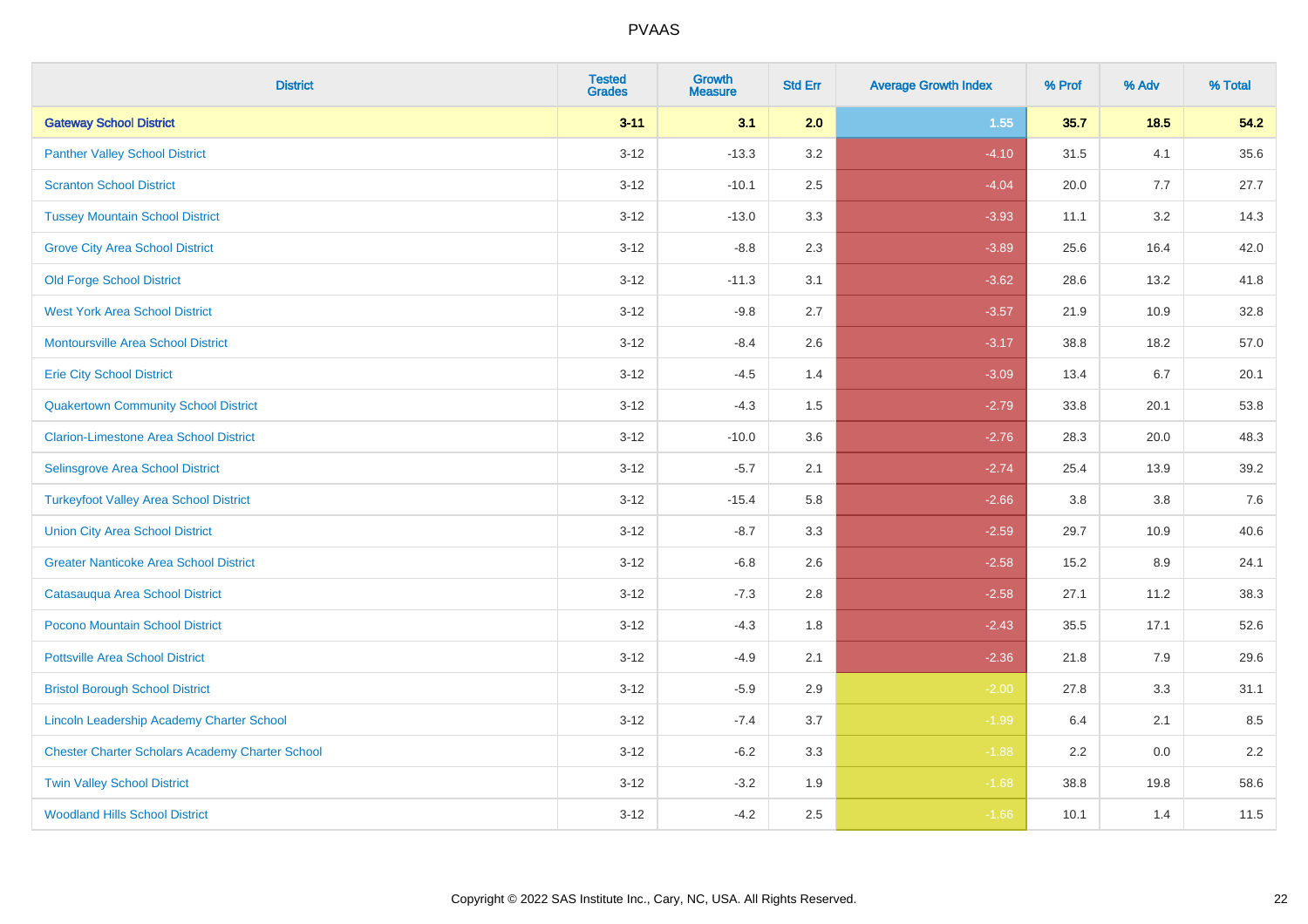| <b>District</b>                                 | <b>Tested</b><br><b>Grades</b> | <b>Growth</b><br><b>Measure</b> | <b>Std Err</b> | <b>Average Growth Index</b> | % Prof | % Adv  | % Total |
|-------------------------------------------------|--------------------------------|---------------------------------|----------------|-----------------------------|--------|--------|---------|
| <b>Gateway School District</b>                  | $3 - 11$                       | 3.1                             | 2.0            | 1.55                        | 35.7   | $18.5$ | 54.2    |
| <b>Conemaugh Valley School District</b>         | $3 - 12$                       | $-6.3$                          | 4.1            | $-1.54$                     | 23.7   | 5.1    | 28.8    |
| <b>Keystone Education Center Charter School</b> | $3 - 12$                       | $-6.5$                          | 5.1            | $-1.28$                     | 0.0    | 0.0    | 0.0     |
| <b>Millville Area School District</b>           | $3 - 12$                       | $-5.6$                          | 4.4            | $-1.26$                     | 31.4   | 11.4   | 42.9    |
| <b>Cameron County School District</b>           | $3-12$                         | $-5.0$                          | 4.4            | $-1.12$                     | 34.9   | 4.8    | 39.7    |
| <b>Wyomissing Area School District</b>          | $3 - 12$                       | $-2.4$                          | 2.6            | $-0.92$                     | 25.6   | 28.1   | 53.7    |
| <b>Conneaut School District</b>                 | $3 - 12$                       | $-2.3$                          | 2.6            | $-0.91$                     | 27.4   | 9.7    | 37.1    |
| <b>Bradford Area School District</b>            | $3 - 12$                       | $-1.8$                          | 2.3            | $-0.79$                     | 31.2   | 16.7   | 47.9    |
| <b>Roberto Clemente Charter School</b>          | $3 - 12$                       | $-3.3$                          | 4.1            | $-0.79$                     | 22.7   | 4.6    | 27.3    |
| <b>Bangor Area School District</b>              | $3 - 12$                       | $-1.2$                          | 2.0            | $-0.60$                     | 25.8   | 12.7   | 38.5    |
| <b>Penns Manor Area School District</b>         | $3 - 12$                       | $-1.9$                          | 3.5            | $-0.55$                     | 24.2   | 3.8    | 28.0    |
| <b>Forest City Regional School District</b>     | $3 - 12$                       | $-1.2$                          | 3.6            | $-0.33$                     | 26.5   | 8.2    | 34.7    |
| <b>Columbia Borough School District</b>         | $3 - 12$                       | $-1.1$                          | 3.6            | $-0.31$                     | 17.2   | 1.7    | 19.0    |
| <b>Cranberry Area School District</b>           | $3 - 12$                       | $-0.9$                          | 3.1            | $-0.29$                     | 25.5   | 9.7    | 35.2    |
| Altoona Area School District                    | $3 - 12$                       | 0.1                             | 1.5            | 0.07                        | 29.0   | 13.8   | 42.8    |
| <b>Central Columbia School District</b>         | $3 - 12$                       | 0.3                             | 2.3            | 0.12                        | 25.4   | 37.6   | 63.0    |
| <b>Tulpehocken Area School District</b>         | $3 - 12$                       | 1.0                             | 4.9            | 0.20                        | 11.5   | 23.1   | 34.6    |
| <b>Ridley School District</b>                   | $3 - 12$                       | 0.3                             | 1.6            | 0.21                        | 32.0   | 10.7   | 42.6    |
| <b>Wilson School District</b>                   | $3 - 12$                       | $0.5\,$                         | 1.5            | 0.32                        | 30.4   | 25.5   | 55.9    |
| <b>Avella Area School District</b>              | $3-12$                         | 1.6                             | 4.7            | 0.34                        | 34.8   | 7.2    | 42.0    |
| <b>Annville-Cleona School District</b>          | $3 - 12$                       | 1.1                             | 2.4            | 0.45                        | 34.8   | 13.6   | 48.5    |
| Daniel Boone Area School District               | $3 - 12$                       | $0.9\,$                         | 1.9            | 0.46                        | 28.9   | 22.0   | 51.0    |
| <b>Union School District</b>                    | $3-12$                         | 2.5                             | 3.7            | 0.69                        | 17.9   | 10.4   | 28.4    |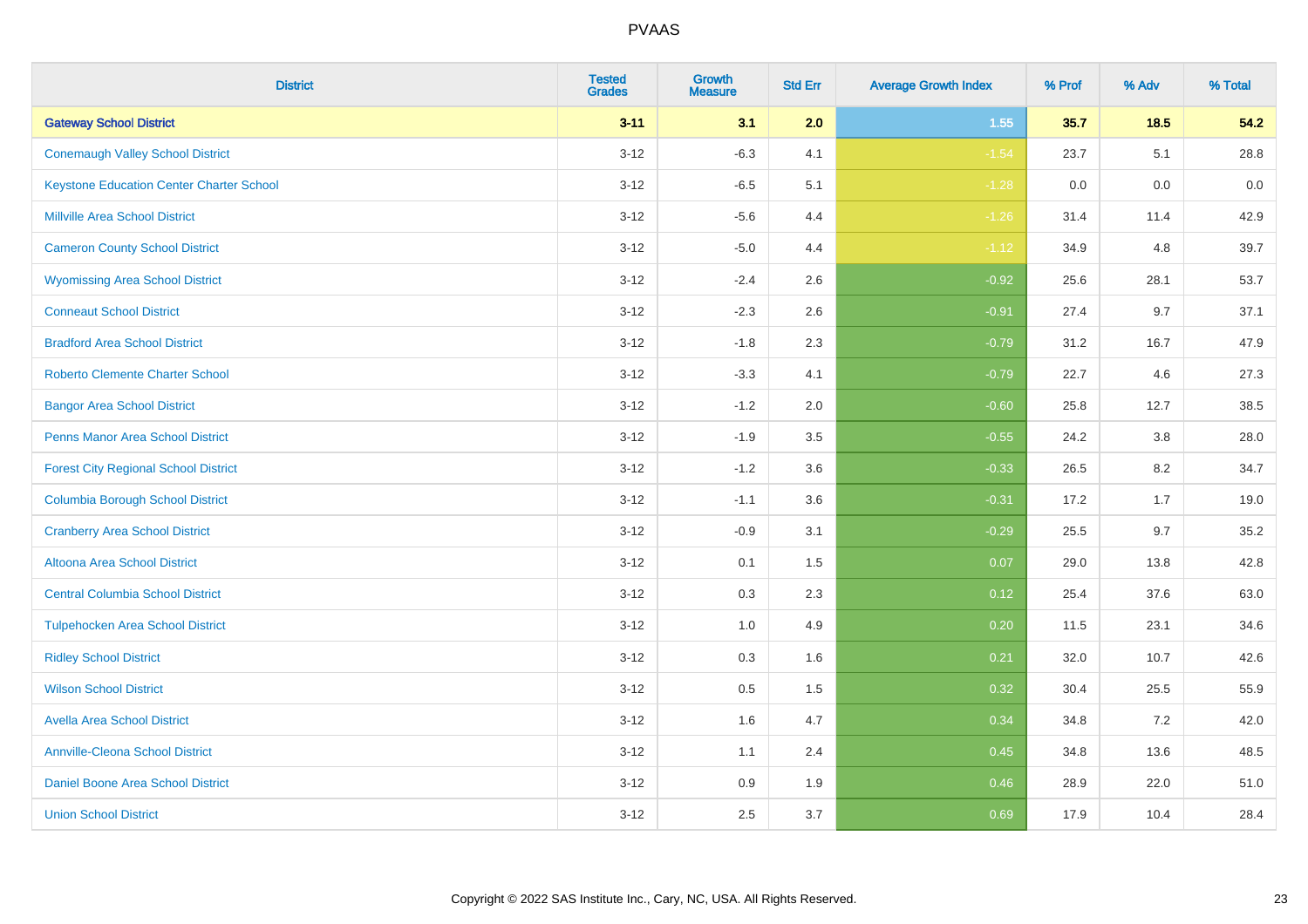| <b>District</b>                                 | <b>Tested</b><br><b>Grades</b> | <b>Growth</b><br><b>Measure</b> | <b>Std Err</b> | <b>Average Growth Index</b> | % Prof | % Adv   | % Total |
|-------------------------------------------------|--------------------------------|---------------------------------|----------------|-----------------------------|--------|---------|---------|
| <b>Gateway School District</b>                  | $3 - 11$                       | 3.1                             | 2.0            | 1.55                        | 35.7   | 18.5    | 54.2    |
| <b>North Clarion County School District</b>     | $3 - 12$                       | 3.4                             | 4.1            | 0.83                        | 45.0   | 18.8    | 63.8    |
| <b>Pottstown School District</b>                | $3 - 12$                       | 2.0                             | 2.2            | 0.88                        | 19.4   | $6.2\,$ | 25.6    |
| <b>Eastern Lancaster County School District</b> | $3 - 12$                       | 2.9                             | 3.2            | 0.91                        | 35.2   | 36.4    | 71.6    |
| <b>Brownsville Area School District</b>         | $3 - 12$                       | 3.9                             | 3.8            | 1.04                        | 22.0   | 8.5     | 30.5    |
| People For People Charter School                | $3 - 12$                       | 6.4                             | 5.6            | 1.15                        | 2.4    | 0.0     | 2.4     |
| <b>Newport School District</b>                  | $3 - 12$                       | $3.8\,$                         | 3.3            | 1.17                        | 38.8   | 10.4    | 49.2    |
| <b>Upper Dublin School District</b>             | $3 - 12$                       | 2.1                             | 1.8            | 1.19                        | 34.7   | 30.0    | 64.7    |
| <b>Purchase Line School District</b>            | $3 - 12$                       | 4.3                             | 3.3            | 1.30                        | 32.3   | 9.0     | 41.4    |
| <b>Chestnut Ridge School District</b>           | $3 - 12$                       | 4.0                             | 2.9            | 1.38                        | 33.2   | 11.0    | 44.2    |
| <b>Conemaugh Township Area School District</b>  | $3 - 12$                       | 4.8                             | 3.5            | 1.39                        | 30.9   | 27.8    | 58.8    |
| Susquehanna Township School District            | $3 - 12$                       | 3.9                             | 2.7            | 1.45                        | 19.0   | 13.1    | 32.0    |
| <b>Northern Potter School District</b>          | $3 - 12$                       | 6.8                             | 4.6            | 1.48                        | 30.6   | 11.1    | 41.7    |
| <b>South Western School District</b>            | $3 - 12$                       | 2.5                             | 1.7            | 1.48                        | 36.2   | 19.7    | 55.9    |
| <b>Smethport Area School District</b>           | $3 - 12$                       | 5.8                             | 3.8            | 1.52                        | 24.6   | 20.0    | 44.6    |
| <b>Waynesboro Area School District</b>          | $3 - 12$                       | 3.0                             | 1.8            | 1.67                        | 26.0   | 23.5    | 49.5    |
| <b>West Shore School District</b>               | $3 - 12$                       | 2.2                             | 1.3            | 1.68                        | 31.8   | 15.2    | 47.1    |
| <b>Wyalusing Area School District</b>           | $3 - 12$                       | 5.7                             | 3.2            | 1.78                        | 38.6   | 12.9    | 51.4    |
| <b>Oswayo Valley School District</b>            | $3 - 12$                       | 9.9                             | 5.1            | 1.93                        | 26.5   | 44.1    | 70.6    |
| Pennsylvania Distance Learning Charter School   | $3 - 12$                       | 6.8                             | 3.4            | 1.99                        | 19.8   | $6.2\,$ | 25.9    |
| <b>Mckeesport Area School District</b>          | $3-12$                         | 4.6                             | 2.2            | 2.14                        | 21.1   | 4.4     | 25.5    |
| Northern Lehigh School District                 | $3 - 12$                       | 6.1                             | 2.5            | 2.42                        | 21.4   | 18.0    | 39.3    |
| Northern Tioga School District                  | $3 - 12$                       | 6.8                             | 2.6            | 2.64                        | 25.0   | 16.9    | 41.9    |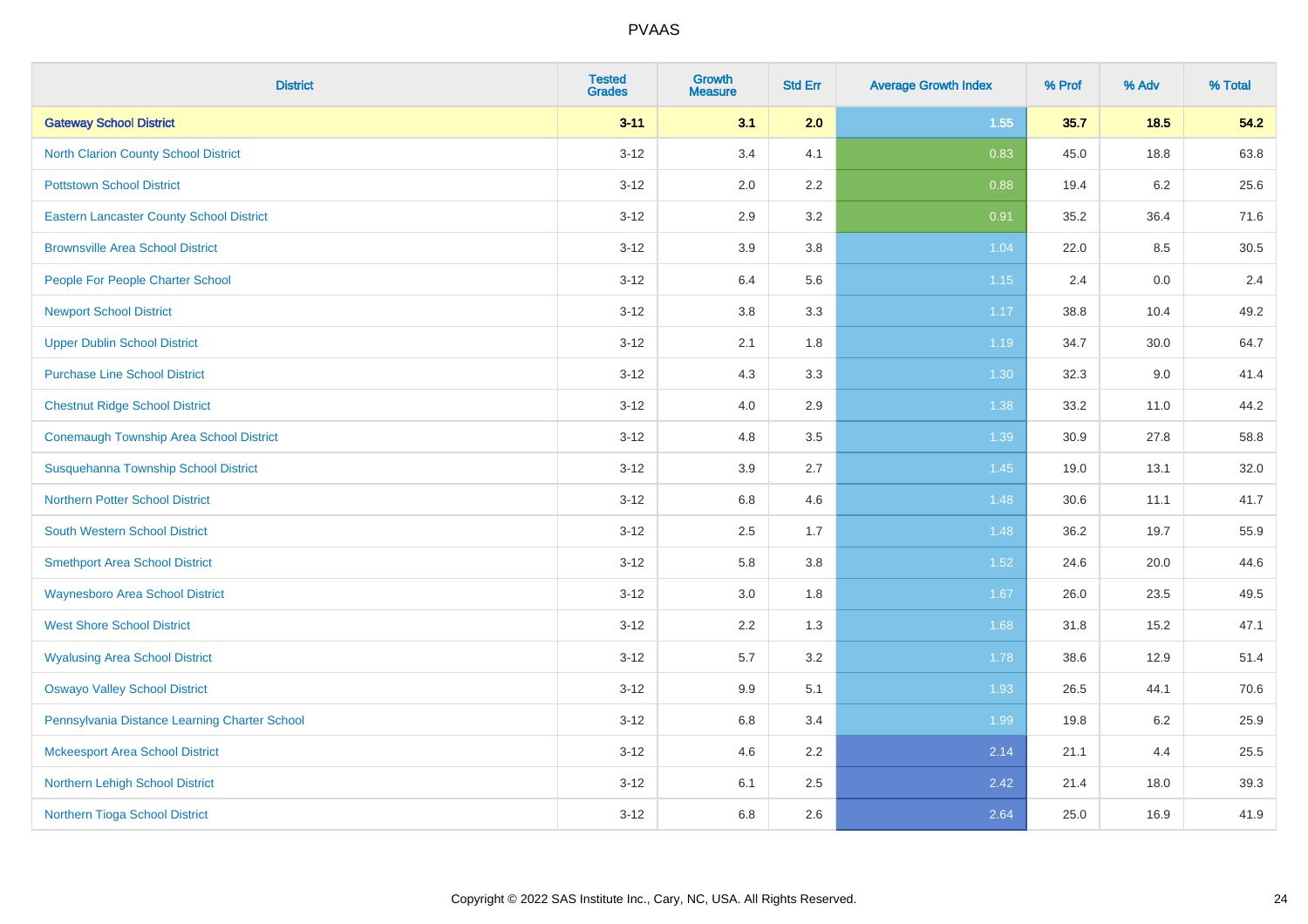| <b>District</b>                           | <b>Tested</b><br><b>Grades</b> | <b>Growth</b><br><b>Measure</b> | <b>Std Err</b> | <b>Average Growth Index</b> | % Prof | % Adv | % Total |
|-------------------------------------------|--------------------------------|---------------------------------|----------------|-----------------------------|--------|-------|---------|
| <b>Gateway School District</b>            | $3 - 11$                       | 3.1                             | 2.0            | 1.55                        | 35.7   | 18.5  | 54.2    |
| <b>Tamaqua Area School District</b>       | $3 - 12$                       | 6.5                             | 2.4            | 2.72                        | 34.3   | 17.5  | 51.8    |
| <b>Donegal School District</b>            | $3 - 12$                       | 5.9                             | 2.2            | 2.72                        | 34.1   | 23.1  | 57.2    |
| <b>Apollo-Ridge School District</b>       | $3 - 12$                       | 9.5                             | 3.0            | 3.23                        | 34.0   | 9.4   | 43.4    |
| <b>Kutztown Area School District</b>      | $3 - 12$                       | 9.3                             | 2.8            | 3.34                        | 38.5   | 14.6  | 53.2    |
| <b>William Penn School District</b>       | $3 - 12$                       | 7.0                             | 1.9            | 3.61                        | 14.0   | 7.2   | 21.3    |
| <b>Dover Area School District</b>         | $3 - 12$                       | 7.1                             | 1.9            | 3.78                        | 33.0   | 18.7  | 51.7    |
| <b>Juniata County School District</b>     | $3 - 12$                       | 7.7                             | 2.0            | 3.81                        | 22.9   | 18.9  | 41.8    |
| <b>Radnor Township School District</b>    | $3-12$                         | 7.5                             | 1.9            | 4.03                        | 33.0   | 38.3  | 71.3    |
| <b>Elizabethtown Area School District</b> | $3 - 12$                       | 7.1                             | 1.7            | 4.19                        | 36.4   | 27.6  | 64.0    |
| <b>West Allegheny School District</b>     | $3-12$                         | 8.6                             | 2.0            | 4.34                        | 37.3   | 27.2  | 64.5    |
| <b>Conewago Valley School District</b>    | $3-12$                         | 7.6                             | 1.7            | 4.46                        | 41.3   | 19.4  | 60.6    |
| <b>Easton Area School District</b>        | $3 - 12$                       | 6.3                             | 1.3            | 4.91                        | 24.1   | 13.0  | 37.1    |
| Pen Argyl Area School District            | $3 - 12$                       | 12.8                            | 2.5            | 5.10                        | 28.5   | 23.8  | 52.3    |
| Penns Valley Area School District         | $3-12$                         | 14.1                            | 2.6            | 5.33                        | 29.6   | 23.3  | 52.9    |
| <b>Hermitage School District</b>          | $3 - 12$                       | 14.0                            | 2.5            | 5.59                        | 34.0   | 27.0  | 61.0    |
| <b>Lampeter-Strasburg School District</b> | $3 - 12$                       | 11.0                            | 1.9            | 5.69                        | 35.4   | 32.3  | 67.7    |
| <b>Camp Hill School District</b>          | $3-12$                         | 20.7                            | 2.9            | 7.00                        | 32.3   | 41.4  | 73.7    |
| <b>Manheim Township School District</b>   | $3 - 12$                       | 10.9                            | 1.5            | 7.51                        | 30.9   | 31.0  | 61.9    |
| <b>Upper Darby School District</b>        | $3-12$                         | 11.2                            | 1.4            | 8.28                        | 23.8   | 11.8  | 35.6    |
| <b>Central York School District</b>       | $3 - 12$                       | 12.9                            | 1.5            | 8.64                        | 31.4   | 24.1  | 55.5    |
| <b>Loyalsock Township School District</b> | $3-12$                         | 26.7                            | 2.7            | 9.92                        | 36.8   | 35.1  | 71.9    |
| <b>Tyrone Area School District</b>        | $3 - 12$                       | 29.2                            | 2.3            | 12.86                       | 36.6   | 29.1  | 65.7    |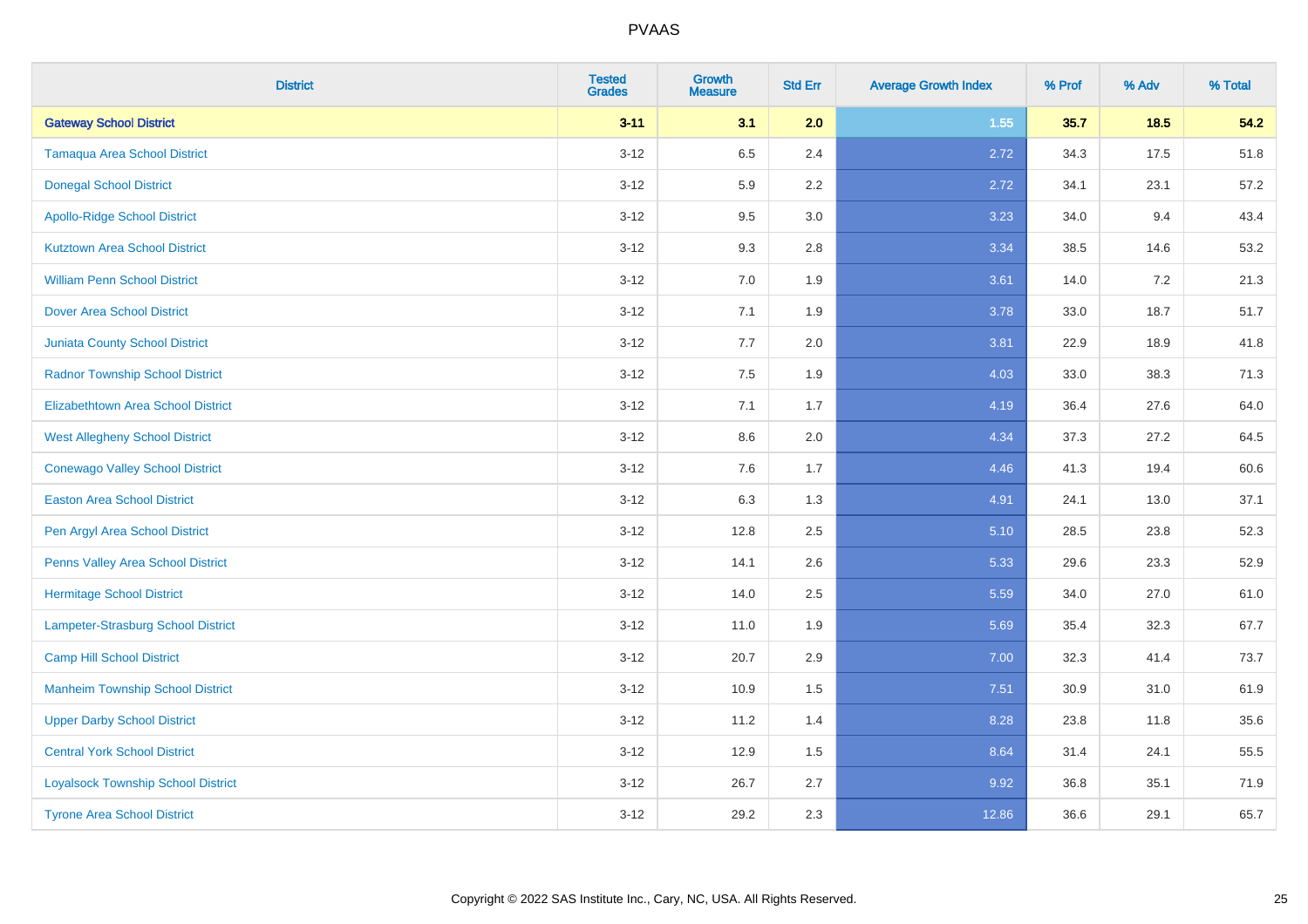| <b>District</b>                                                       | <b>Tested</b><br><b>Grades</b> | <b>Growth</b><br><b>Measure</b> | <b>Std Err</b> | <b>Average Growth Index</b> | % Prof | % Adv | % Total |
|-----------------------------------------------------------------------|--------------------------------|---------------------------------|----------------|-----------------------------|--------|-------|---------|
| <b>Gateway School District</b>                                        | $3 - 11$                       | 3.1                             | 2.0            | 1.55                        | 35.7   | 18.5  | 54.2    |
| <b>Cumberland Valley School District</b>                              | $3 - 12$                       | 18.6                            | 1.2            | 15.79                       | 31.3   | 39.2  | 70.5    |
| <b>Environmental Charter School At Frick Park</b>                     | $3-9$                          | $-6.2$                          | 3.7            | $-1.67$                     | 25.9   | 3.4   | 29.3    |
| Esperanza Academy Charter School                                      | $4 - 11$                       | 2.1                             | 2.1            | 1.01                        | 14.2   | 3.6   | 17.8    |
| <b>Mastery Charter School - Pickett Campus</b>                        | $6 - 10$                       | 2.7                             | 4.2            | 0.65                        | 20.6   | 0.0   | 20.6    |
| <b>Innovative Arts Academy Charter School</b>                         | $6 - 11$                       | $-7.2$                          | 2.5            | $-2.83$                     | 2.0    | 0.0   | 2.0     |
| La Academia Partnership Charter School                                | $6 - 11$                       | $-15.5$                         | 5.7            | $-2.70$                     | 2.3    | 0.0   | 2.3     |
| Perseus House Charter School Of Excellence                            | $6 - 11$                       | $-6.4$                          | 2.6            | $-2.50$                     | 0.9    | 0.0   | 0.9     |
| Urban Pathways 6-12 Charter School                                    | $6 - 11$                       | $-4.1$                          | 5.7            | $-0.72$                     | 0.0    | 0.0   | $0.0\,$ |
| <b>Evergreen Community Charter School</b>                             | $6 - 11$                       | $-1.1$                          | 4.7            | $-0.23$                     | 34.6   | 26.9  | 61.5    |
| Boys Latin Of Philadelphia Charter School                             | $6 - 12$                       | $-8.0$                          | 2.7            | $-3.02$                     | 1.4    | 0.0   | 1.4     |
| Center For Student Learning Charter School At Pennsbury               | $6 - 12$                       | $-3.3$                          | 6.0            | $-0.55$                     | 23.1   | 0.0   | 23.1    |
| Dr Robert Ketterer Charter School Inc                                 | $6 - 12$                       | 7.1                             | 4.3            | 1.66                        | 7.3    | 1.7   | 9.0     |
| 21st Century Cyber Charter School                                     | $6 - 12$                       | 6.6                             | 2.1            | 3.16                        | 29.0   | 21.8  | 50.8    |
| <b>Mastery Charter School - Gratz Campus</b>                          | $7 - 10$                       | $-9.5$                          | 4.6            | $-2.09$                     | 0.0    | 3.4   | 3.4     |
| Mastery Charter School - Shoemaker Campus                             | $7 - 10$                       | $-2.3$                          | 2.8            | $-0.81$                     | 10.1   | 3.7   | 13.8    |
| <b>Lincoln Park Performing Arts Charter School</b>                    | $7 - 11$                       | $-14.9$                         | 2.7            | $-5.45$                     | 39.3   | 8.9   | 48.2    |
| <b>Achievement House Charter School</b>                               | $7 - 11$                       | $-8.2$                          | 3.6            | $-2.28$                     | 16.7   | 2.8   | 19.4    |
| <b>Mastery Charter High School-Lenfest Campus</b>                     | $7 - 11$                       | $-1.8$                          | 5.8            | $-0.30$                     | 26.3   | 0.0   | 26.3    |
| <b>West Side CTC</b>                                                  | $9 - 10$                       | $-32.0$                         | 3.9            | $-8.16$                     | 5.9    | 0.0   | 5.9     |
| Lehigh Valley Charter High School For The Arts                        | $9 - 10$                       | $-11.8$                         | 2.5            | $-4.76$                     | 28.9   | 5.7   | 34.6    |
| <b>Columbia-Montour AVTS</b>                                          | $9 - 10$                       | $-7.1$                          | 2.8            | $-2.52$                     | 19.5   | 3.2   | 22.7    |
| Preparatory Charter School Of Mathematics, Science, Tech, And Careers | $9 - 10$                       | $-5.1$                          | 2.5            | $-2.03$                     | 6.3    | 1.4   | 7.7     |